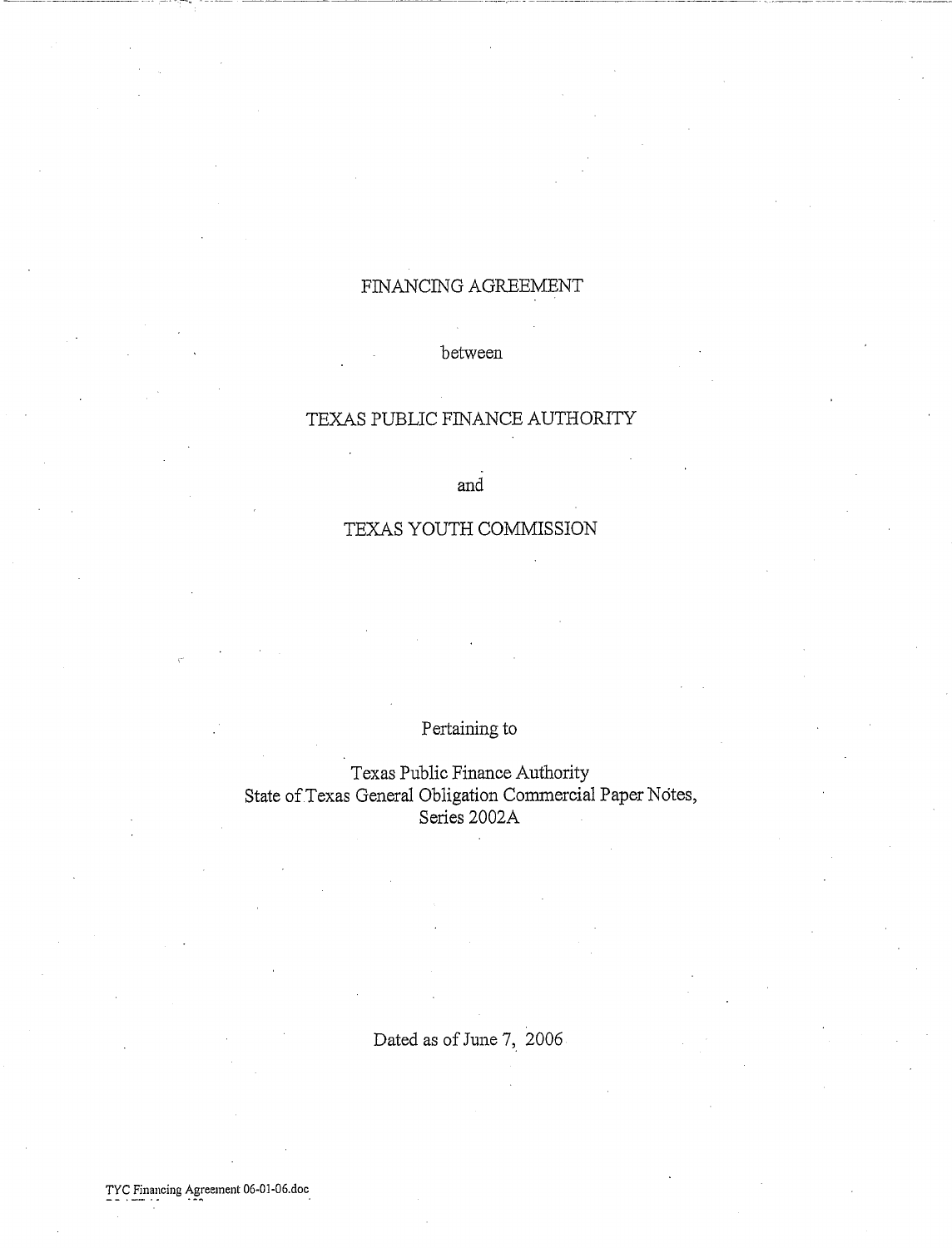### TABLE OF CONTENTS

#### Page Number

#### ARTICLE I

#### DEFINITIONS AND OTHER PRELIMINARY MATTERS

#### $\mathbb{ARTICLE}$  II

#### GENERAL REPRESENTATIONS AND WARRANTIES

#### ARTICLE III

#### THE PROJECT

| <i>SECTION 3.01</i> |  |
|---------------------|--|
| <i>SECTION 3.02</i> |  |
| <i>SECTION 3.03</i> |  |
| <i>SECTION 3.04</i> |  |
| <i>SECTION 3.05</i> |  |
| <i>SECTION 3.06</i> |  |
| <i>SECTION 3.07</i> |  |
| <i>SECTION 3.08</i> |  |
| <i>SECTION 3.09</i> |  |
| <i>SECTION 3.10</i> |  |
| <i>SECTION 3.11</i> |  |
| <i>SECTION 3.12</i> |  |
|                     |  |

#### ARTICLE IV

#### THE BONDS

#### ARTICLE  ${\rm V}$

#### PARTICULAR AGREEMENTS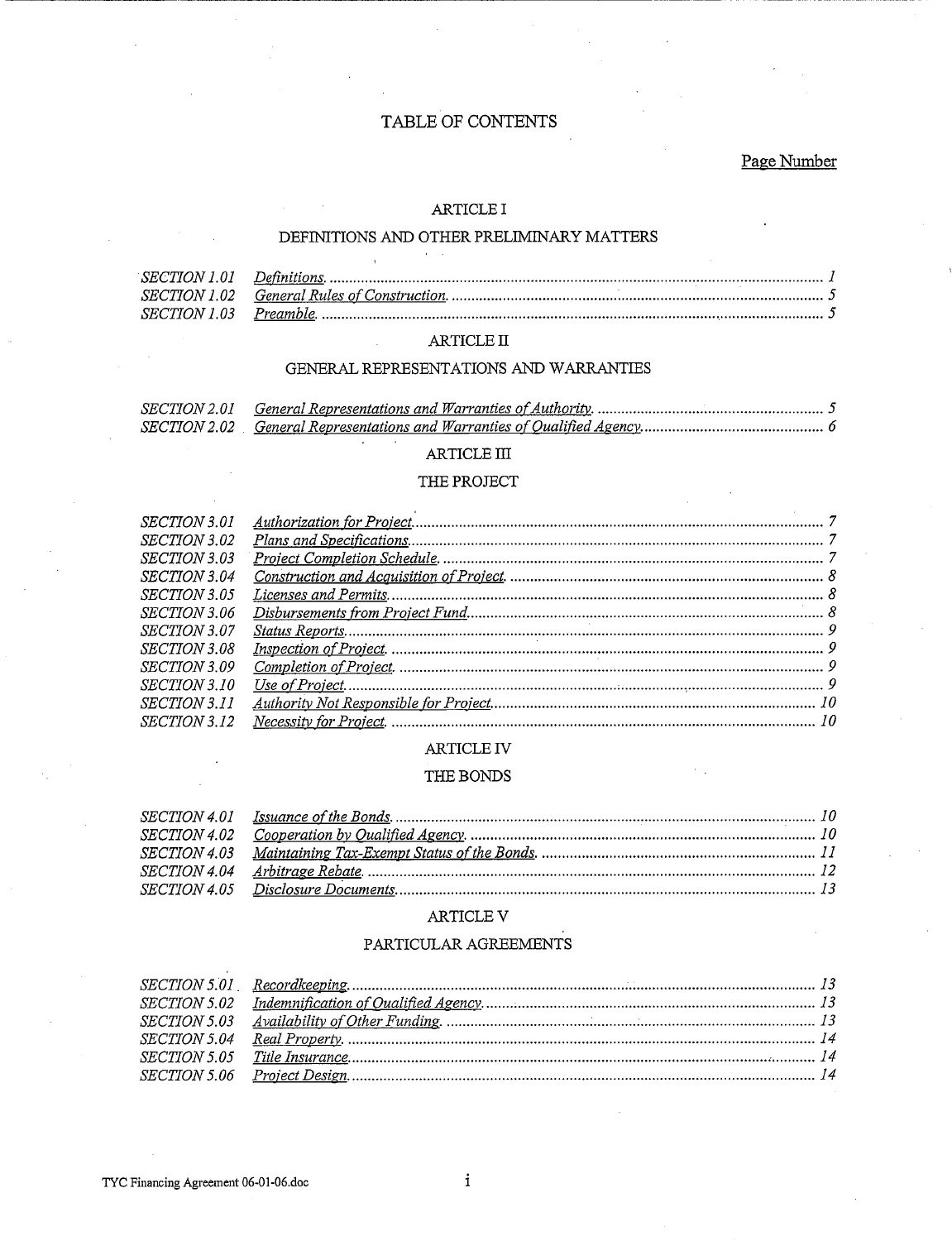#### ARTICLE VI

~~~~~~~--~~~~~~~~~~~~~--~~~~~~~~~~~~---------------~~~-

# MISCELLANEOUS PROVISIONS

| <i>SECTION 6.02</i> |  |
|---------------------|--|
| <i>SECTION 6.03</i> |  |
|                     |  |
|                     |  |
| <i>SECTION 6.06</i> |  |
|                     |  |
|                     |  |
|                     |  |

| EXHIBIT A        | Description of the Project               |
|------------------|------------------------------------------|
| <b>EXHIBIT B</b> | Project Completion Schedule              |
| <b>EXHIBIT C</b> | Governmental Project Approvals           |
| <b>EXHIBIT D</b> | Form of Disbursement Certificate         |
| <b>EXHIBIT E</b> | Monthly Status Report Information        |
| <b>EXHIBIT F</b> | Form of Project Completion Certificate   |
| <b>EXHIBIT G</b> | Form of Project Substitution Certificate |
|                  |                                          |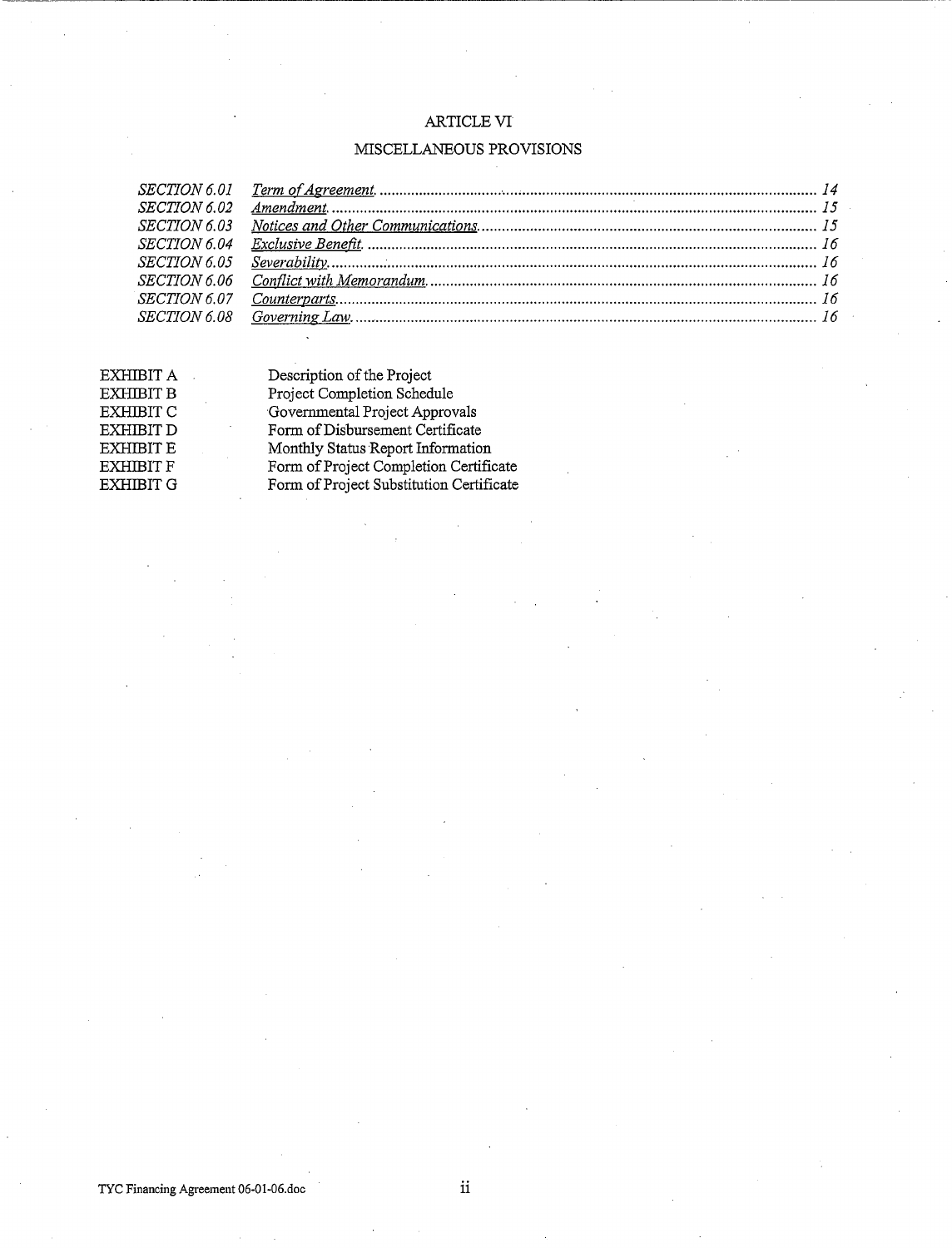#### **FINANCING AGREEMENT**

FINANCING AGREEMENT, dated as of June 7, 2006, between the TEXAS PUBLIC FINANCE AUTHORITY (the "Authority") and the Texas Youth Commission (the "Qualified Agency") to provide for the fmancing of certain projects related to the Texas Public Finance Authority State of Texas General Obligation Commercial Paper Notes, Series 2002A (the "Bonds") issued pursuant to a resolution adopted by the Board of Directors of the Authority on April 16, 2002 (the "Resolution");

#### **WITNESSETH:**

WHEREAS, the Authority is authorized to provide fmancing of certain projects (hereinafter defmed) for certain agencies of the State of Texas through the issuance of the Bonds. Pursuant to certain provisions of the Texas Constitution and other statutory and regulatory authorities including, but not limited to, Article III, Section 50-f, Chapter 1232, Texas Government Code, and any regulations promulgated by the Authority thereunder (collectively, the "Authorizing Law") and Chapter 1371, Texas Government Code, as amended ("Chapter 1371");

WHEREAS, one or more Projects of the Qualified Agency have been authorized in appropriations by the Legislature of the State of Texas;

WHEREAS, the parties desire to provide for the financing by the Authority of certain Projects for the Qualified Agency;

NOW, THEREFORE, in consideration of the premises, the parties hereto agree as follows:

#### **ARTICLE I**

#### **DEFINITIONS AND OTHER PRELIMINARY MATTERS**

SECTION 1.01 Definitions.

Except as otherwise provided in this Financing Agreement, the capitalized terms in this Financing Agreement shall have the meanings specified in this section unless the context requires otherwise.

*Agency Act-* Texas Human Resources Code, Chapter 61, as amended.

Appropriation Act - SB1, Acts 79<sup>th</sup> Legislature, R.S. (2001), and any other act of the Legislature appropriating funds for the Project to the Qualified Agency.

*Authority* -the Texas Public Finance Authority or any successor thereto.

*Authority Regulations* - the regulations of the Authority in Part X, Title 34, Texas Administrative Code.

*Authorized Agency Representative* - the chief administrative officer of the Qualified Agency or any member of the staff of the Qualified Agency designated by the chief administrative officer or by the governing body of the Qualified Agency as an authorized representative.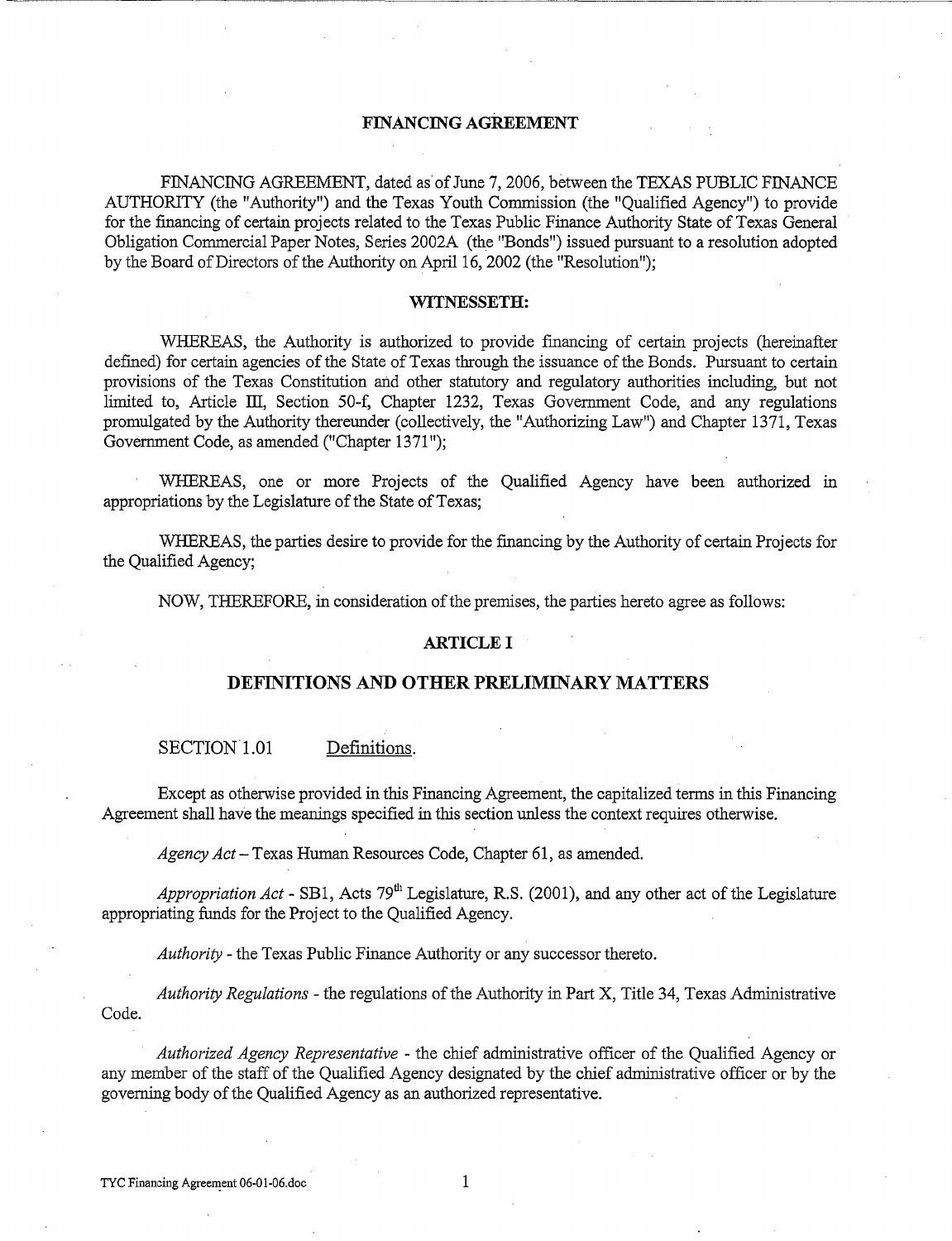*Authorizing Law* - means the Authorizing Law as defined in the preamble of this Financing Agreement.

*Available Construction Proceeds* - means Proceeds other than Proceeds used to pay issuance costs. For purposes of determining compliance with the spending requirements as of the end of each of the first three spending periods, available construction proceeds include the amount of future earnings that the Qualified Agency reasonably expected as of the issue date.

*Board-* the board of directors of the Authority.

*Bond Counsel-* any law firm that is engaged by the Authority to render services to the Authority as bond counsel.

*Business Day* - any day that the Authority, the Qualified Agency, and the Comptroller are required by law to be open for business.

*Closing-* the concurrent delivery of the Bonds to, or upon the order of, the initial purchaser(s) in exchange for payment therefor.

*Closing Date* - the date of the Closing.

*Code-* the Internal Revenue Code of 1986, as amended, together with all published regulations promulgated thereunder and revenue rulings with respect thereto by the United States Treasury Department or the Internal Revenue Service.

*Comptroller-* the Comptroller of Public Accounts of the State or any successor thereto, including the individual elected to serve as Comptroller of the State, the Deputy Comptroller or such other official designated by law to serve or act in the capacity of the Comptroller.

*Construction Expenditures* - means capital expenditures that are allocable to the cost of real property or constructed personal property. Except as provided below, construction expenditures do not include expenditures for acquisitions of interests in land or other existing real property. Expenditures are not for the acquisition of an interest in existing real property other than land if the contract between the seller and the Qualified Agency requires the seller to build or install the property (e.g., a turnkey contract), but only to the extent that the property has not been built or installed at the time the parties enter into the contract. Constructed personal property means tangible personal property (or, if acquired pursuant to a single acquisition contract, properties) or specially developed computer software if: (i) A substantial portion of the property or properties is completed more than 6 months after the earlier of the date construction or rehabilitation commenced and the date the Qualified Agency entered into an acquisition contract; (ii) based on the reasonable expectations of the Qualified Agency, if any, or representations of the person constructing the property, with the exercise of due diligence, completion of construction or rehabilitation (and delivery to the Qualified Agency) could not have occurred within that 6-month period; and (iii) if the Qualified Agency itself builds or rehabilitates the property, not more than 75 percent of the capitalizable cost is attributable to property acquired by the Qualified Agency (e.g., components, raw materials, and other supplies). Specially developed computer software means any programs or routines used to cause a computer to perform a desired task or set of tasks, and the documentation required to describe and maintain those programs, provided that the software is specially developed and is functionally related and subordinate to real property or other constructed personal property.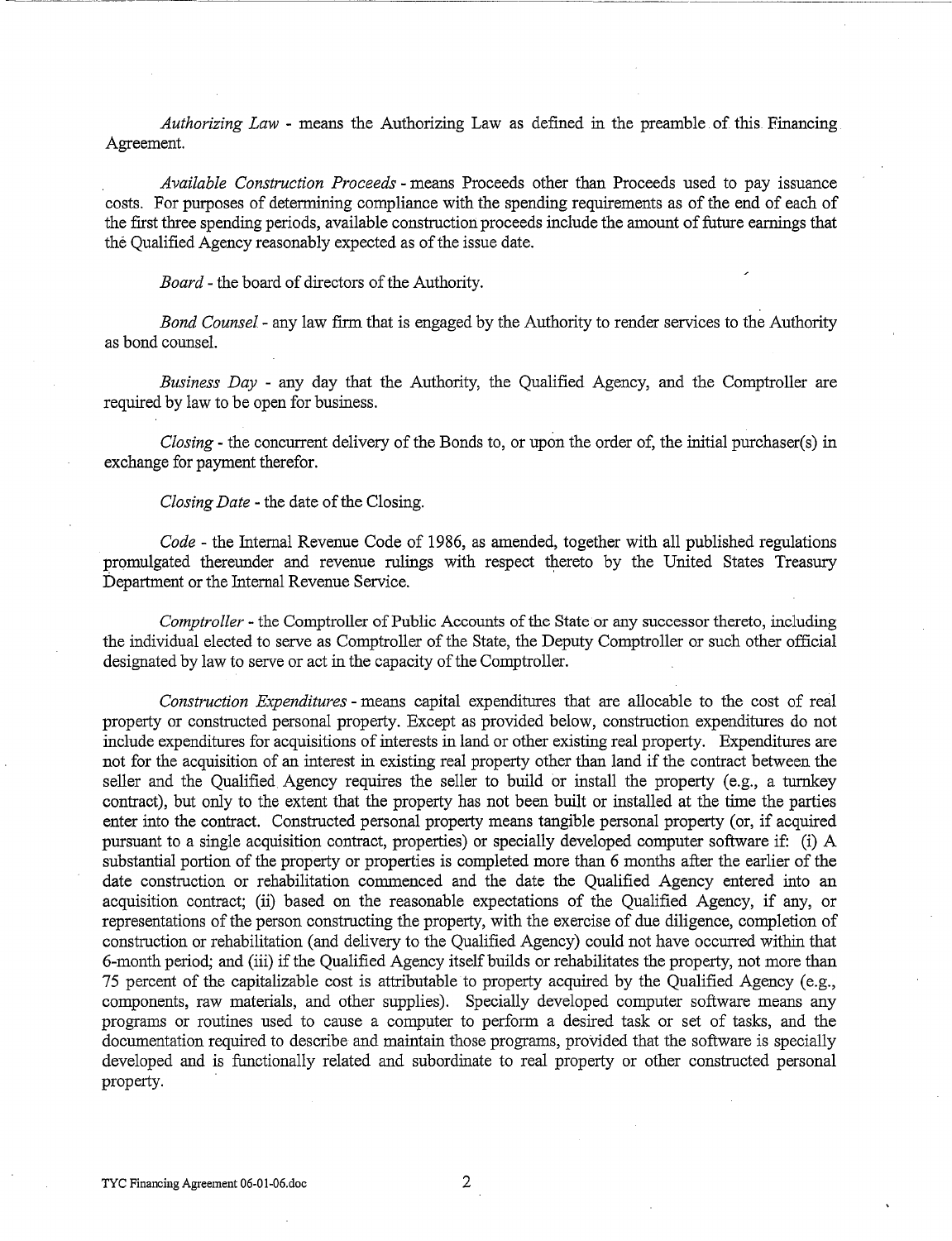*Costs of Issuance-* the "costs of issuance," as defmed in the Resolution, incurred.in connection with the issuance of the Bonds.

*Disbursement Certificate* - a certificate of the Authorized Agency Representative for the disbursement of funds from the appropriate account of the Project Fund, in substantially the form of Exhibit D of this Financing Agreement.

*Disclosure Documents* -the Offering Memorandum and any amendments thereto.

*Event of Taxability* - any act or omission that could adversely affect the excludability of the interest on any Bond from the gross income of the owner of the Bond.

*Executive Director* - the Executive Director of the Authority, or any member of the staff of the Authority authorized in writing by the Board to perform the duties of the Executive Director.

*Facility Contract-* any contract, entered into by the Qualified Agency after the effective date of this Financing Agreement, for the design, engineering, acquisition, construction, equipping, repair, or renovation of any facilities fmanced for the Qualified Agency in whole or part with proceeds of the Bonds.

*Financing Agreement-* this Financing Agreement, and any amendments hereto.

*Funds Management Agreement* - the Funds Management Agreement, dated as of May 1, 2002, between the Authority and the Comptroller, and any amendments thereto, providing for the administration of the proceeds of the Bonds and the availability of State funds for the payment of principal of and interest on the Bonds.

*Gross Proceeds-* means any Proceeds and any Replacement Proceeds.

*Interest and Sinking Fund* - the fund by that name created pursuant to Section 4.01 of the Resolution for the purpose of paying Bond Obligations.

*Legislative Budget Board* - the joint committee of the Legislature that develops recommendations for legislative appropriations for the state agencies.

*Legislature-* the Legislature of the State.

*Memorandum* - the Memorandum of Understanding, dated as of May 9, 2002, between the Authority and the Qualified Agency, and any amendments thereto.

*Official Memorandum* - the fmal official disclosure document authorized by the Authority to be used in connection with the sale of the Bonds.

*Plans and Specifications-* the plans and specifications for the Project Component(s), as amended or supplemented.

*Preliminary Official Statement* - the preliminary official statement authorized by the Authority to be used in connection with the offering for sale of the Bonds.

*Proceeds* - means any Sale Proceeds and Investment Proceeds of the Bonds.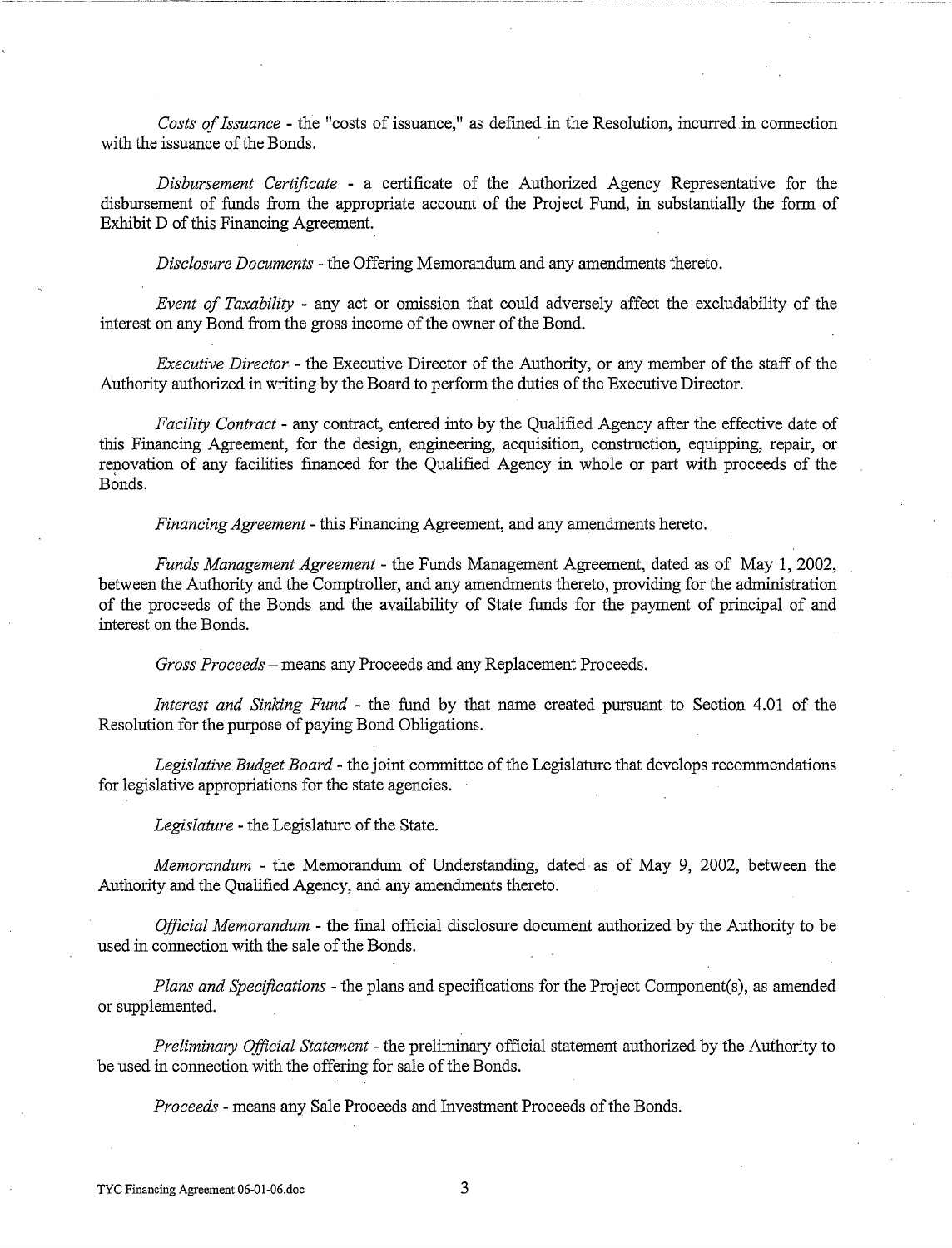*Project-* collectively, the Project Components.

*Project Completion Amount* - the aggregate amount of the cost of all of the Project Components, as set forth in Exhibit A to this Financing Agreement.

*Project Completion Certificate* - a certificate of an Authorized Agency Representative to the effect that the Project has been completed, in substantially the form set forth in Exhibit F to this Financing Agreement.

*Project Completion Date* - the date that the Project is completed, as certified in the Project Completion Certificate.

*Project Completion Schedule-* the schedule projecting the rate of expenditure of proceeds of the Bonds for the payment of Project Costs which is set forth in Exhibit B to this Financing Agreement.

*Project Component* - each respective item (or part of an item) in the Appropriation Act that has been approved to be fmanced with proceeds of the Bonds, as described in Exhibit A to this Financing Agreement.

*Project Costs* - any costs associated with the Project that are authorized under the Authorizing Law, the Authority Regulations and Chapter 1201, Texas Government Code, as amended, to be paid with proceeds of the Bonds.

*Project Financing Documents* - collectively, all documents furnished by the Qualified Agency to the Authority in connection with the fmancing of the Project and issuance of the Bonds, including . (without limitation) the Memorandum, the Request for Financing, this Financing Agreement, each Disbursement Certificate, any Project Substitution Certificate, and the Project Completion Certificate.

*Project Fund-* the fund by that name created pursuant to Section 4.01 of the Resolution.

*Project Substitution Certificate* - a certificate of an Authorized Agency Representative to the effect that a Project Component is to be substituted for, in substantially the form set forth in Exhibit G to this Financing Agreement.

*Qualified Agency* - the "Qualified Agency" as defined in the preamble of this Financing Agreement or any successor thereto.

*Replacement Proceeds-* has the meaning set forth in Section 1.148-l(c) of the Regulations and generally includes amounts that have a sufficiently direct nexus to the Bonds or to the governmental purpose of the Bonds to conclude that the amounts would have been used for that governmental purpose if the proceeds of the Bonds were not used or to be used for that governmental purpose. For this purpose, the mere availability or preliminary earmarking of amounts for a governmental purpose does not in itself establish a sufficient nexus to cause those amounts to be replacement proceeds. Replacement proceeds include, but are not limited to, sinking funds and pledged funds.

*Request for Financing* - the letter or other communication from the Qualified Agency to the Authority requesting fmancing for the Project, and any supplements thereto.

*Resolution* - the resolution of the Authority adopted on April 16, 2002 pursuant to which the Bonds are authorized to be issued, and any amendments and supplements thereto.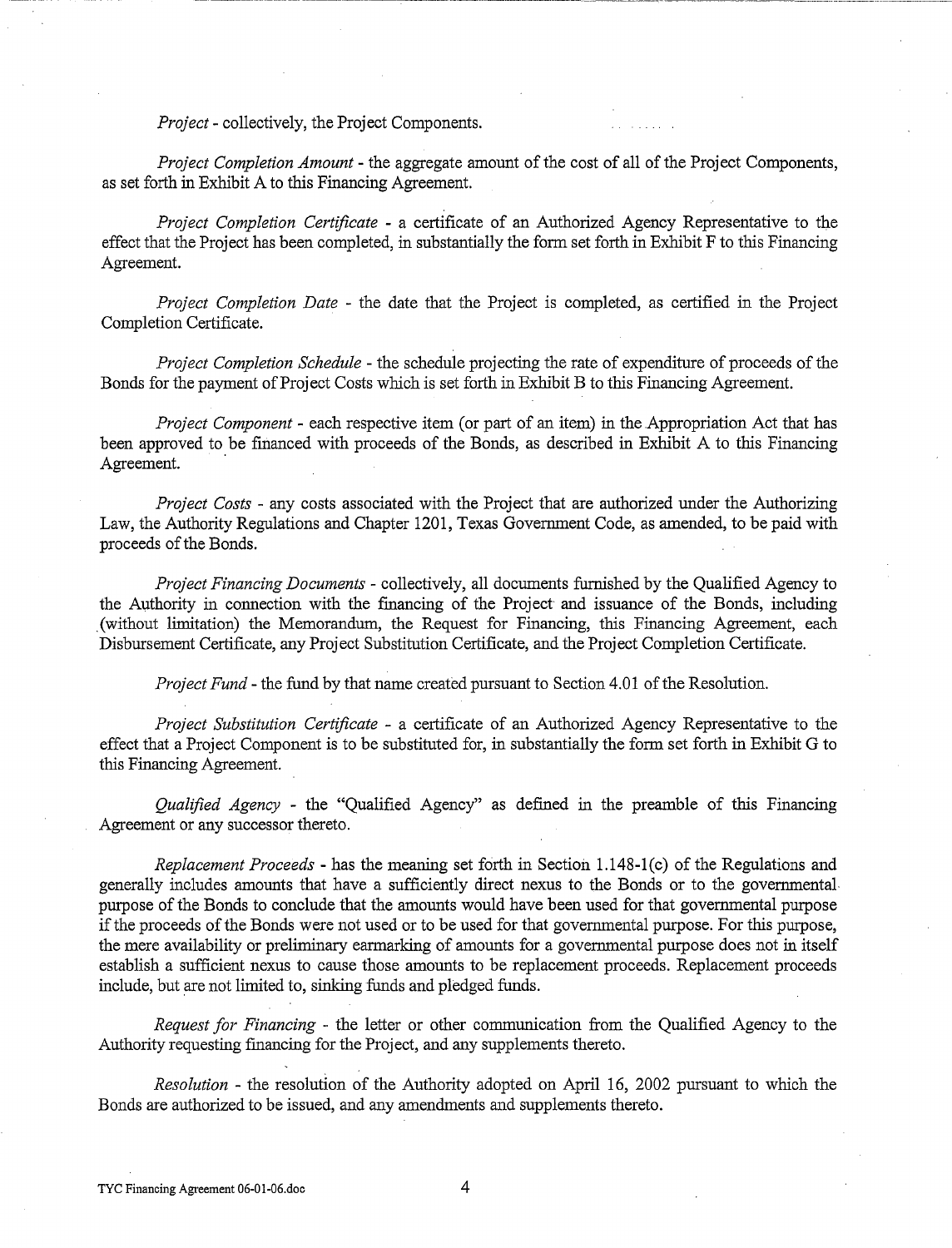*State* - the State of Texas.

#### SECTION 1.02 General Rules of Construction.

(a) A capitalized term used in this Financing Agreement that is not defined herein and that is defmed in the Resolution shall have the meaning assigned to it in the Resolution.

(b) Whenever in this Financing Agreement the context requires:

(1) a reference to the singular number includes the plural and vice versa; and

-----·--·---~---------------------~-----~-·-·----··--·---~----·--···----------------

(2) a word denoting gender includes the masculine, feminine; and neuter.

(c) The table of contents and the titles given to any article or section of this Financing Agreement are for convenience only and are not intended to modify the article or section.

SECTION 1.03 Preamble.

The statements and findings in the preamble of this Financing Agreement are hereby adopted and made a part of the Financing Agreement.

#### **ARTICLE IT**

#### **GENERAL REPRESENTATIONS AND WARRANTIES**

#### SECTION 2.01 General Representations and Warranties of Authority.

The Authority represents and warrants as follows:

(1) the Authority is a validly existing agency of the State of Texas authorized to operate under the Texas Public Finance Authority Act, Chapter 1232, Texas Government Code, as amended;

(2) the Authority has full power and authority to execute and deliver this Financing Agreement, perform its obligations thereunder, and carry out the transactions contemplated hereby;

(3) the Authority has duly authorized the execution and delivery of this Financing Agreement and the performance of its obligations thereunder;

( 4) the execution and delivery of this Financing Agreement, the consummation of the transactions contemplated hereby, the performance of its obligations hereunder, and the compliance with the terms hereof by the Authority will not conflict with, or constitute a default under, any law (including administrative rule), judgment, decree, order, permit, license, agreement, mortgage, lease, or other instrument to which the Authority is subject or by which it is bound;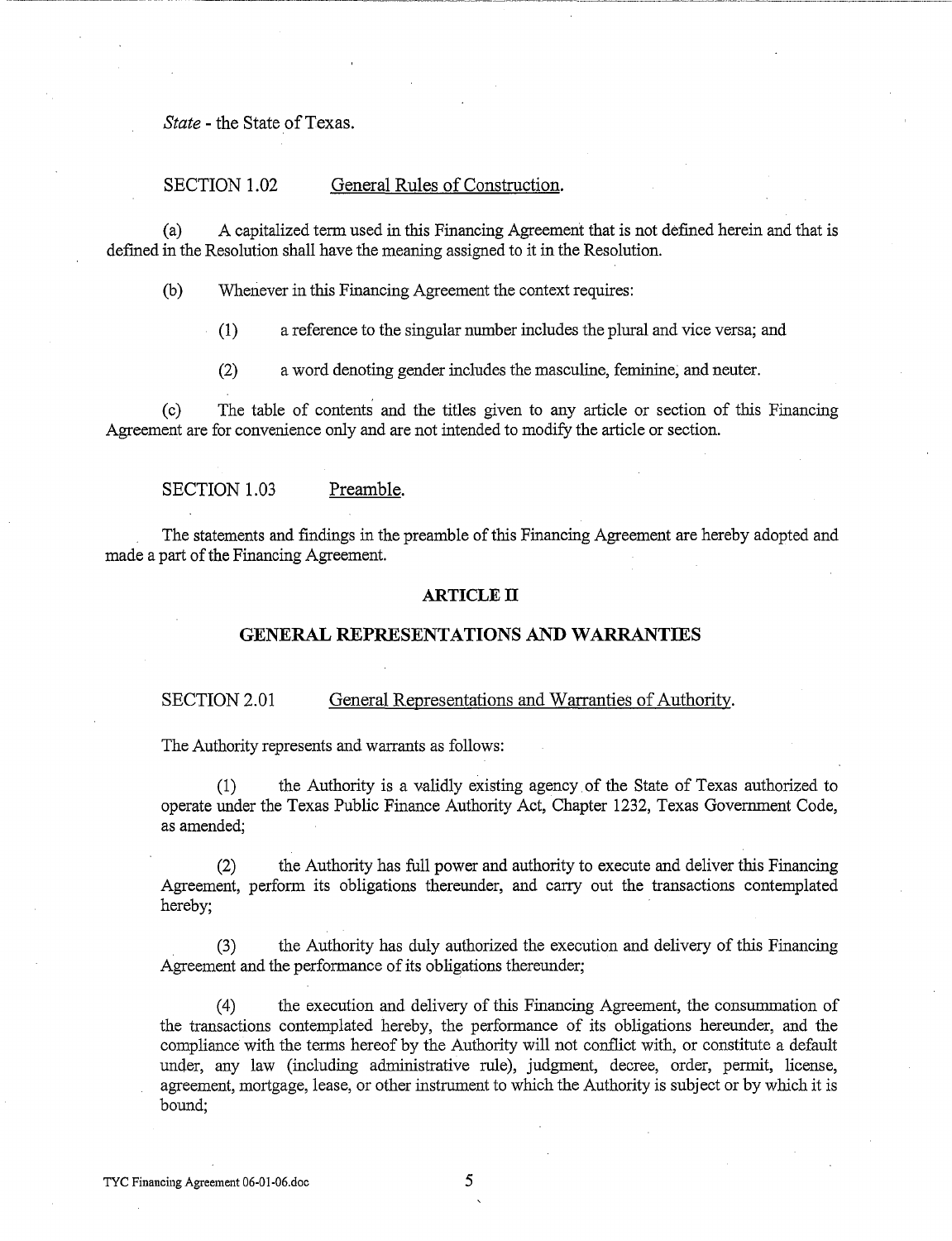(5) the Authority has full power and authority to issue the Bonds, to cause funds to be made available to fmance the Project in accordance with the Resolution and this Financing Agreement and to perform its obligations under the Resolution;

 $(6)$  the Resolution has been duly adopted by the Authority, is in full force and effect, and constitutes the legal, valid, and binding act of the Authority; and

(7) this Financing Agreement, when duly executed and delivered by the Authority, will constitute a legal, valid, and binding obligation of the Authority.

SECTION 2.02 General Representations and Warranties of Qualified Agency.

The Qualified Agency represents and warrants, as follows:

-----·------------~

(1) the Qualified Agency is a validly existing agency of the State authorized to operate under the Agency Act;

(2) the Qualified Agency has full power and authority to execute and deliver the Project Financing Documents, perform its obligations thereunder, and carry out the transactions contemplated thereby;

(3) the Qualified Agency has duly authorized the execution and delivery of the Project Financing Documents and the performance of its obligations thereunder;

(4) the execution and delivery of the Project Financing Documents, the consummation of the transactions contemplated thereby, the performance of its obligations thereunder, and the compliance with the terms thereof by the Qualified Agency will not conflict with, or constitute a default under, any law (including administrative rule), judgment, decree, order, permit, license, agreement, mortgage, lease, or other instrument to which the Qualified Agency is subject or by which the Qualified Agency or any of its property is bound;

(5) the Qualified Agency is not in violation of any law, which violation could adversely affect the consummation of the transactions contemplated by the Project Financing Documents; and

( 6) the Project Financing Documents, when du1y executed and delivered by the Qualified Agency, as appropriate, will constitute legal, valid, and binding obligations of the Qualified Agency.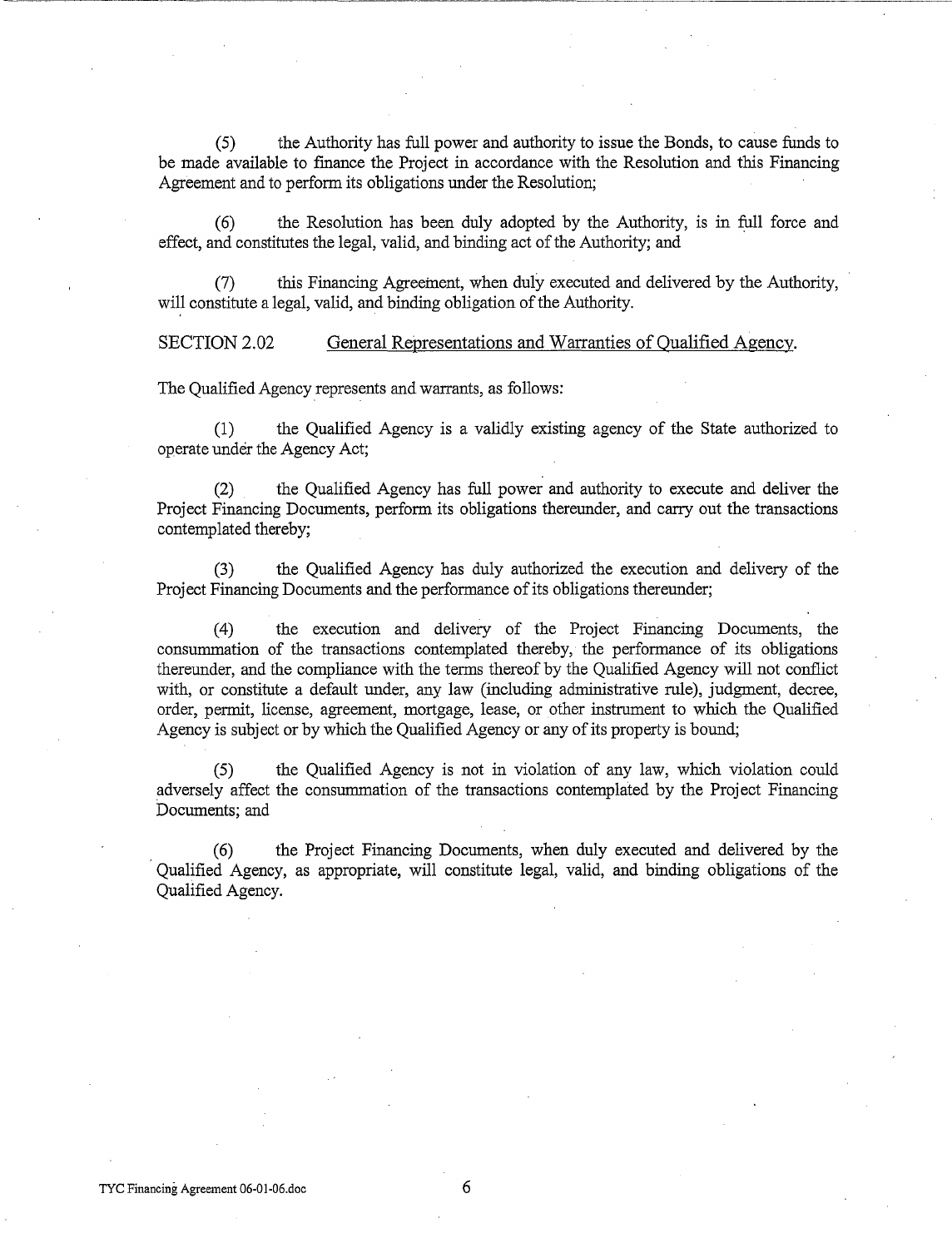### **ARTICLE ill**

#### **THE PROJECT**

#### SECTION 3.01 Authorization for Project.

(a) The Qualified Agency represents that the Project has been authorized by the Appropriation Act or other statute and that all of the Project Costs to be paid with proceeds of the Bonds will be incurred for the acquisition, construction, equipping, major repair, or renovation of facilities and will otherwise be lawful expenditures of the Qualified Agency.

(b) The Qualified Agency represents that the description of each Project Component set forth in Exhibit A to this Financing Agreement is accurate.

(c) The Qualified Agency represents that it has submitted specific plans for the Project to the Legislative Budget Board and, if required by the Appropriation Act, such plans have been approved by the Legislative Budget Board.

#### SECTION 3.02 Plans and Specifications.

(a) The Qualified Agency shall cause the Plans and Specifications to be prepared and shall maintain the Plans and Specifications with its official records.

(b) The Authority and its authorized agents may inspect the Plans and Specifications at reasonable times.

#### SECTION 3.03 Project Completion Schedule.

(a) As of the Closing Date, the Qualified Agency reasonably expects that the Project Completion Amount will be expended within the time periods set forth in Exhibit B hereto. The Qualified Agency represents that it is not aware of any fact or circumstance that could cause the entire Project Completion Amount not to be expended as set forth in the Project Completion Schedule, as amended from time to time.

(b) Upon becoming aware of any circumstances that will result in a deviation from Exhibit B hereto of the lesser of 10 percent or \$1,000,000, the Qualified Agency shall notify the Executive Director of the amount and nature of such deviation.

(c) Upon becoming aware of any circumstances that will result in the expenditure for Project Costs in any "Expenditure Period" (as set forth in Exhibit B hereto) of an aggregate amount that is less than the amount set forth in Exhibit B hereto for such Expenditure Period, the Qualified Agency shall notify the Executive Director of (1) such aggregate expenditure amount, and (2) the reason(s) that such expenditure amount will be less than the amount set forth in Exhibit B hereto.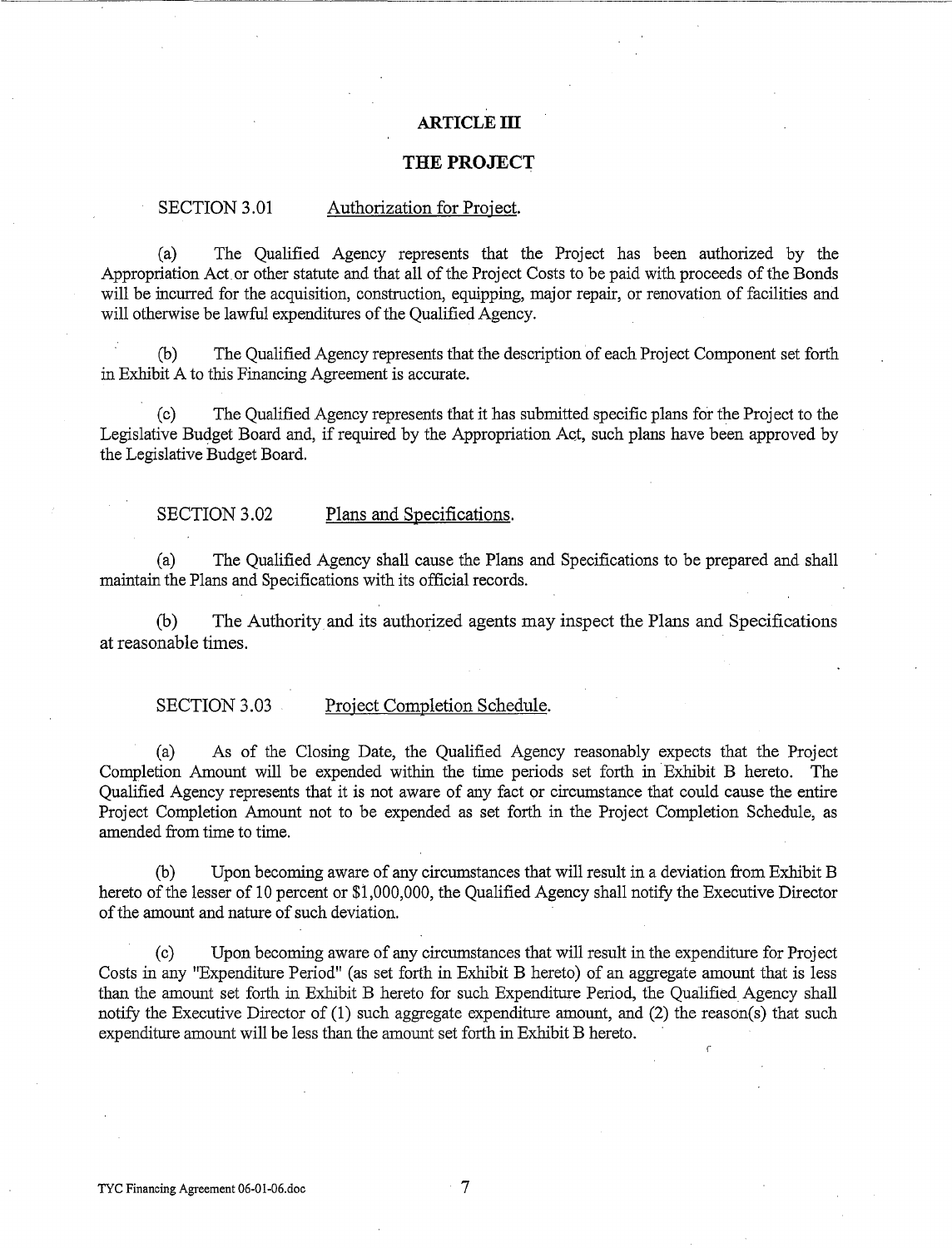#### SECTION 3.04 Construction and Acquisition of Project.

(a) The Qualified Agency shall cause the acquisition, construction, equipping, repair, and/or renovation of the Project to be completed with due diligence substantially in accordance with the Plans and Specifications and in a good and workman-like manner.

------------- ---------------------------------

(b) The Qualified Agency represents that at least 95 percent of the Project Completion Amount will be expended to pay Project Costs constituting expenditures for the acquisition, construction, reconstruction, or rehabilitation of the Project.

(c) The Qualified Agency may shift its use of proceeds among Project Components to the extent permitted by law so long as such shift of use does not constitute an Event of Taxability. The Authority may require the Qualified Agency to obtain an opinion of Bond Counsel regarding taxability.

#### SECTION 3.05 Licenses and Permits.

The Qualified Agency represents that it has obtained all necessary licenses, permits, and other governmental approvals necessary to complete the Project, except for those (if any) described in Exhibit C to this Financing Agreement.

#### SECTION 3.06 Disbursements from Project Fund.

(a) The Qualified Agency may cause disbursements to be made from the Project Fund in accordance with contracts for the Project and with this Financing Agreement, the Resolution, and the Funds Management Agreement.

(b) The Qualified Agency acknowledges that the Project Fund may be applied in accordance with the Resolution for purposes other than the payment of Project Costs.

The Qualified Agency acknowledges and agrees that interest earned in funds contained in the Project Fund may, pursuant to the limitations and subject to the terms set out in the Funds Management Agreement, be used to pay interest payments, if any, on the Bonds.

(d) To obtain a disbursement of funds from the Project Fund for the payment of Project Costs, the Qualified Agency shall submit to the Authority, not later than the Business Day immediately preceding the disbursement date, a properly completed Disbursement Certificate. Subject to Subsection (e) of this Section 3.06, upon determining that the submitted Disbursement Certificate has been properly completed, the Executive Director shall cause the Comptroller to transfer funds in the Project Fund to the appropriate fund(s) of the Qualified Agency in the amount(s) set forth in the Disbursement Certificate. The Qualified Agency shall apply the funds so transferred to the payment of Project Costs.

(e) Disbursements from the Project Fund for the payment of Project Costs shall not exceed, in the aggregate, the Project Completion Amount without the prior approval of the Executive Director (which approval shall be based on availability of funds and legal authorization).

(f) Before a disbursement from the Project Fund may be made with respect to any Project Component in excess of the estimated cost of such component shown on Exhibit A of this Financing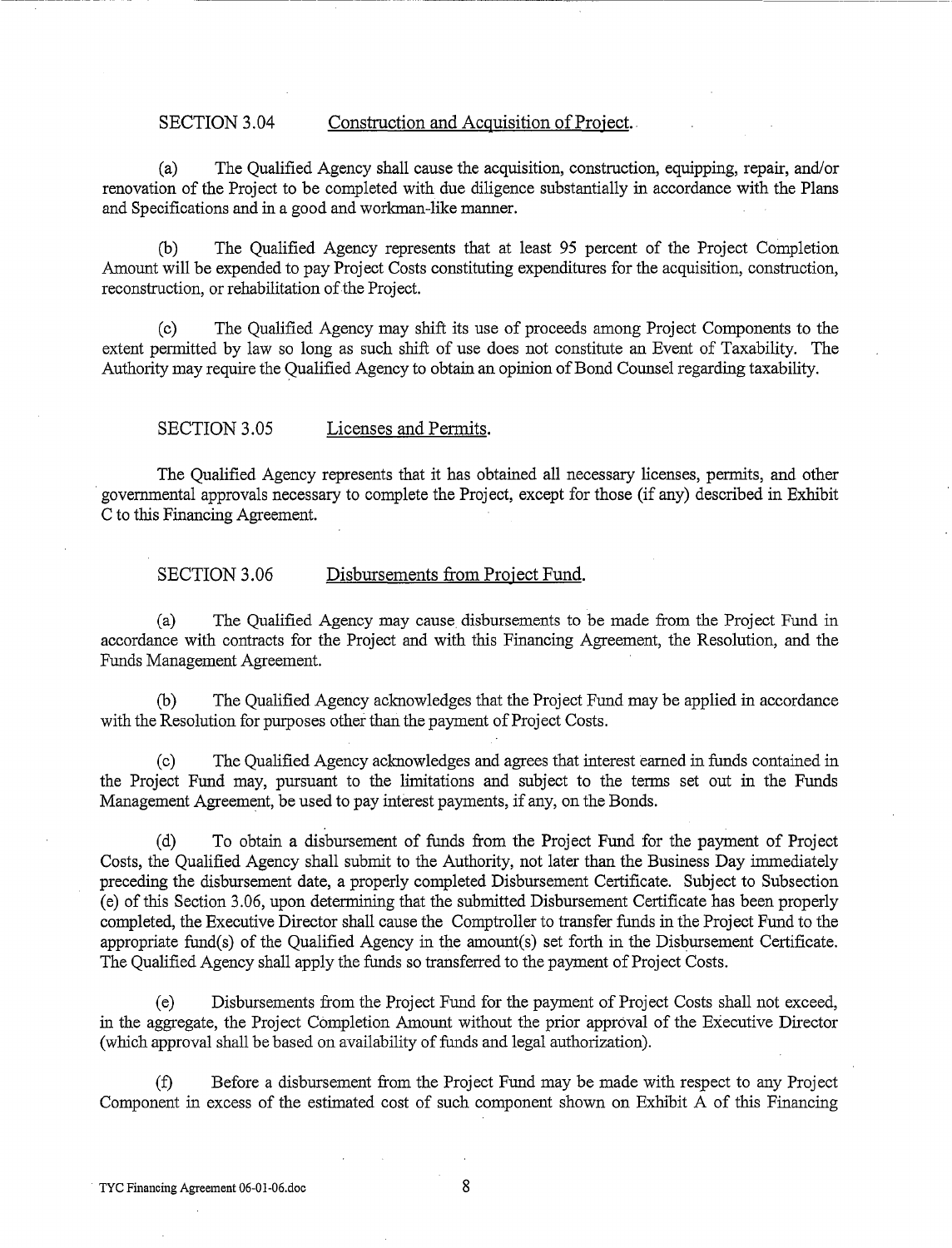Agreement, the Qualified Agency shall give notice to the Executive Director identifying such Project. Component and stating the amount of such excess.

------ --~----------- ------ --------------------~-------------

 $(g)$  In the event that the Authority determines that the Qualified Agency has breached any material representation, warranty, or agreement in this Financing Agreement, the Authority, in its discretion, may suspend further disbursement of funds from the Project Fund if it is advised in writing by the Texas Attorney General that (1) such suspension is lawful, and (2) such breach constitutes a breach of this Financing Agreement and such suspension may commence not sooner than the 30th day after the date of delivery to an Authorized Agency Representative of notice of such suspension, and may continue until such breach is cured or is waived by the Executive Director. If such breach is not cured or waived within 90 days after the date such suspension commenced, the Authority may apply any remaining funds in the Project Fund allocated to the payment of Project Costs in the manner permitted by the Resolution and law.

(h) To the extent required by law, the Qualified Agency has submitted a master plan for construction of its facilities and shall periodically revise the master plan in accordance with such law.

#### SECTION 3.07 Status Reports.

Not later than the 15th day of each month, through the month following the month in which the Project Completion Date occurs, the Qualified Agency shall prepare and deliver to the Executive Director a status report, containing the information set forth in Exhibit E to this Financing Agreement, covering the preceding calendar month. At other times (whether before or after the Project Completion Date), the Qualified Agency shall provide the Executive Director, upon request, with any information available to the Qualified Agency regarding the expenditure of funds disbursed to the Qualified Agency from the Project Fund or the condition or use of the Project.

#### SECTION 3.08 Inspection of Project.

The Authority and its authorized agents, at reasonable times before and after completion of the Project, may enter on and inspect the Project and examine any records of the Qualified Agency relating to the Project.

#### SECTION 3.09 Completion of Project.

. Upon the completion of the Project (or when no further proceeds of the Bonds are to be expended for Project Costs), the Qualified Agency shall deliver to the Executive Director a properly completed Project Completion Certificate.

#### SECTION 3.10 Use of Project.

(a) The Qualified Agency may use the Project for any lawful purpose so long as such use does not constitute an Event of Taxability.

(b) The Qualified Agency shall not lease any part of the Project to, or permit any part of the Project to be operated or otherwise used by, an entity other than an agency or political subdivision of the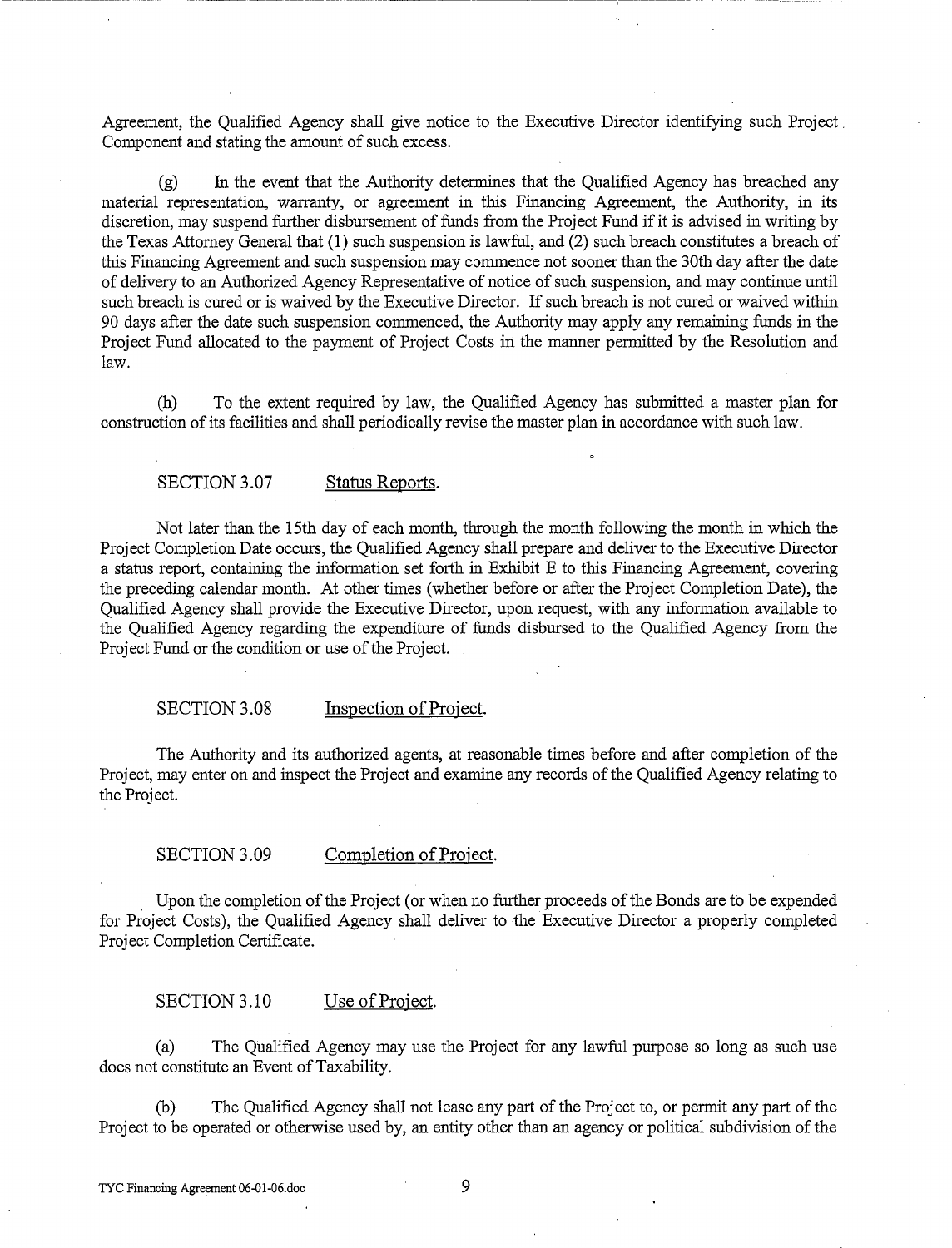State without the prior approval of the Executive Director. The Authority shall direct the Executive Director to approve any proposed arrangement for use of the Project (or a part thereof) by a nongovernmental entity upon obtaining an opinion of Bond Counsel to the effect that such arrangement will not constitute an Event of Taxability. Any agreement or understanding that allows any other agency or political subdivision of the State to use all or any portion of the Project shall limit such use in a manner sufficient to prevent an Event of Taxability.

#### SECTION 3.11 Authority Not Responsible for Project.

(a) The Authority has no responsibility for the acquisition, construction, equipping, repair, or renovation of the Project or for the operation or maintenance of the Project.

(b) If the Project Fund is insufficient for the payment of all of the Project Costs, the Authority is not responsible for the payment of any Project Costs that cannot be paid from the Project Fund.

#### SECTION 3.12 Necessity for Project.

The Qualified Agency represents to the Authority that, as of the Closing Date:

(a). the provision of the Project in accordance with the Project Completion Schedule is necessary in order for the Qualified Agency to effectively carry out its lawful duties and functions; and

(b) for any construction Project, the Qualified Agency expects that it will use the Project for the purposes for which it is designed for the entire useful economic life of the Project as long as any of the Bonds are outstanding.

#### **ARTICLE** IV

#### **THE BONDS**

#### SECTION 4.01 Issuance of the Bonds.

The Authority shall use its best efforts to issue and sell the Bonds in an amount that is sufficient for the Project Completion Amount to be made available in the Project Fund for the payment of the Project Costs.

 $\angle$  SECTION 4.02 Cooperation by Qualified Agency.

The Qualified Agency shall take the action(s), enter into the agreement(s), provide the certification(s) contemplated by this Financing Agreement, and otherwise cooperate with the Authority and its agents, to effect the lawful issuance and administration of the Bonds under this Financing Agreement.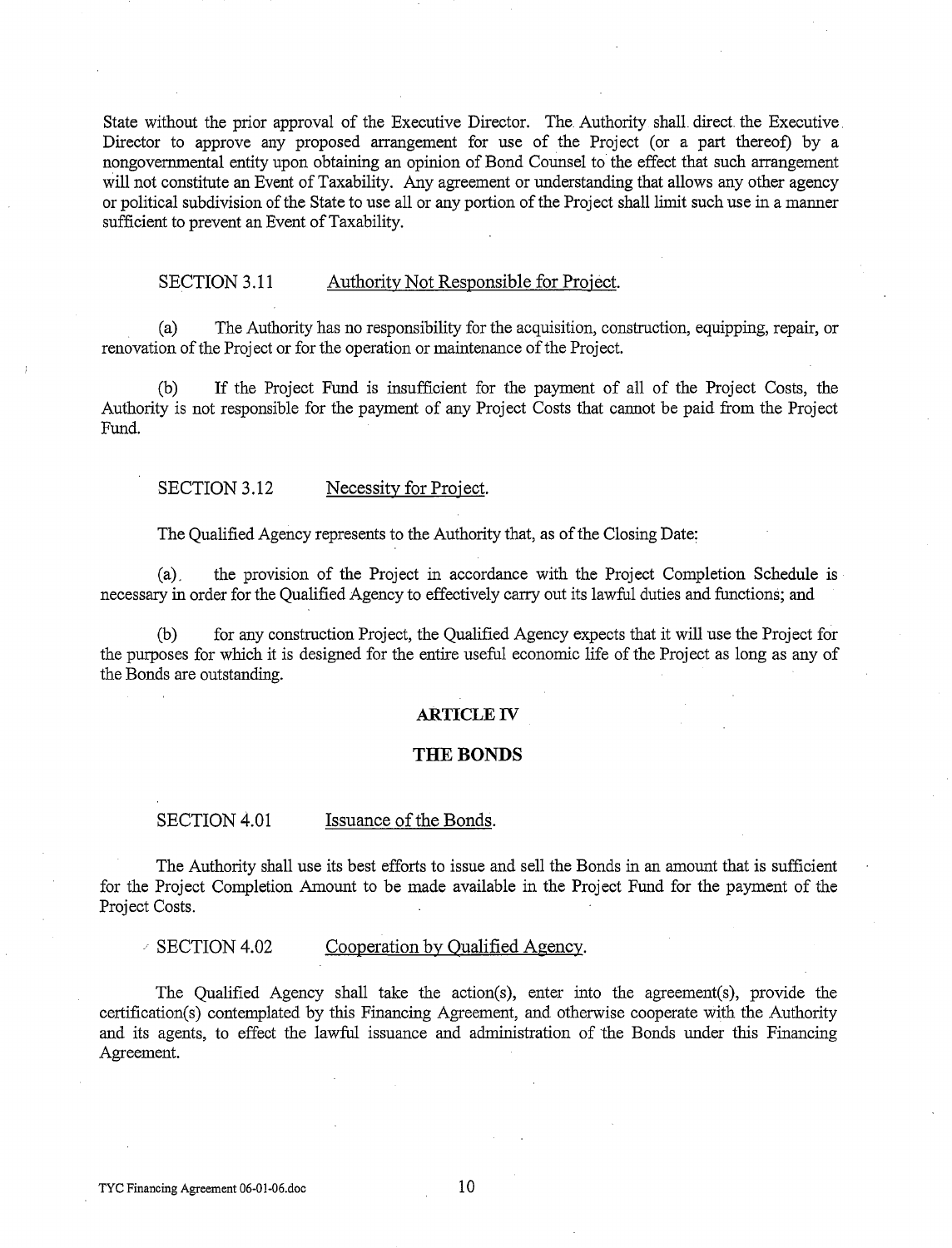#### SECTION 4.03 Maintaining Tax-Exempt Status of the Bonds.

The Qualified Agency will not take, or omit to take, any action that will adversely affect the exclusion from gross income for federal income tax purposes of interest paid on the Bonds, and, in the event of such action or omission, it will use all reasonable efforts to cure the effect of such action or omission. With the intent not to limit the generality of the foregoing, the Qualified Agency covenants and agrees that it will comply with the covenants set forth below prior to the final maturity of the Bonds, unless it has received a written opinion of nationally recognized bond counsel to the effect that failure to comply with such covenant will not adversely affect the excludability of interest on any Bond from the gross income for federal income tax purposes.

(a) No Private PaYments. No portion of the payment of the debt service on the Bonds will be directly or indirectly derived from payments (whether or not to the Qualified Agency or any related party) in respect of property, or borrowed money, used or to be used for a private business use. Furthermore, no portion of the payment of the debt service on the Bonds will be directly or indirectly secured by any interest in property used or to be used for a private business use or payments in respect of property used or to be used for a private business use. The Qualified Agency will not impose or accept, directly or indirectly, any charge or other payment with respect to any Proceeds used in any trade or business of a nongovernmental person. For purposes of determining use of Proceeds, the Qualified Agency will apply the rules set forth in Section  $4.03(b)$  below.

(b) No Private Use. The Qualified Agency will npt use or permit any of the Proceeds of the Bonds to be used, directly or indirectly, in any trade or business of a nongovernmental person.

(i) For purposes of determining use, the Qualified Agency will apply rules set forth in applicable Regulations and Revenue Procedures promulgated by the futemal Revenue Service, including, among others, the following rules: (A) Any activity carried on by a person other than a natural person or a state or local governmental unit will be treated as a trade or business of a nongovernmental person; (B) the use of all or any portion of the Project is treated as the direct use of proceeds; (C) a nongovernmental person will be treated as a private business user of Proceeds of the Bonds as a result of ownership, actual or beneficial use of the proceeds pursuant to a lease, or a management or incentive payment contract, or certain other arrangements such as a take-orpay or other output-type contract; and (D) use in a trade or business exists if a nongovernmental person has any special legal entitlement to use directly or indirectly all or any portion of the Project.

(ii) In the case of any portion of the Project that is not available for use by the general public, the Qualified Agency will not permit any special economic benefit to be provided to any nongovernmental person. In determining whether there is a special economic benefit the following factors will be taken into account: (A) whether the portion of the Project in question is functionally related or physically proximate to property used in the trade or business of a nongovernmental person; (B) whether only a small number of nongovernmental persons receive the special economic benefit; and (C) whether the cost of the portion ofthe Project in question is treated as depreciable for federal income tax purposes by any nongovernmental person.

(iii) For purposes of this section, a management contract is a management, service, or incentive payment contract between a governmental person and a service provider under which the service provider provides services involving all, a portion of, or any function of, the Project. The following arrangements generally are not treated as management contracts that give rise to private business use: (A) Contracts for services that are solely incidental to the primary governmental function or functions of portion of the Project in question (for example, contracts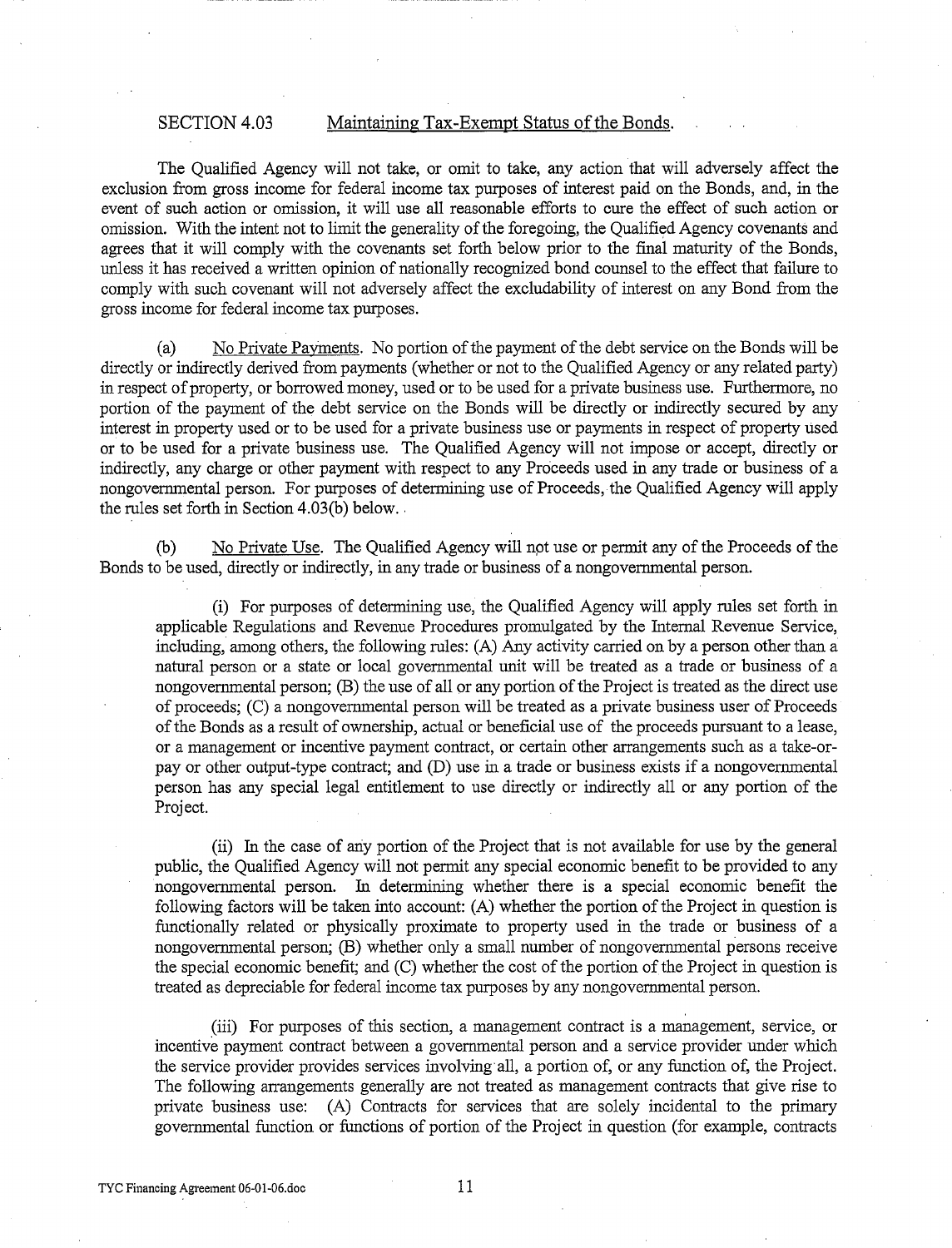for janitorial, office equipment repair, hospital billing, or similar services); (B) a contract to provide for the operation of a facility or system of facilities that consists predominantly of public utility property, if the only compensation is the reimbursement of actual and direct expenses of the service provider and reasonable administrative overhead expenses of the service provider; (C) a contract to provide for services, if the only compensation is the reimbursement of the service provider for actual and direct expenses paid by the service provider to unrelated parties.

(c) Loans of Sale Proceeds. No portion of the Proceeds of the Bonds will be directly or indirectly used to make or fmance a loan to any person other than a state or local governmental unit. For purposes of the foregoing covenant, Proceeds are considered to be "loaned" to a person or entity if (1) all or any portion of the Project is sold or leased to such person or entity in a transaction which creates a debt for federal income tax purposes, (2) capacity in or service from all or any portion of the Project is committed to such person or entity under a take-or-pay, output, or similar contract or arrangement, or (3) indirect benefits, or burdens and benefits of ownership, of such Proceeds or all or any portion of the Project are otherwise transferred in a transaction which is the economic equivalent of a loan..

(d) No-arbitrage Covenant. The Qualified Agency will not, at any time prior to the fmal maturity of the Bonds, direct or permit the investment (or the use of Gross Proceeds to replace money so invested), if as a result of such investment the yield of all investments acquired with Gross Proceeds (or with money replaced thereby) on or prior to the date of such investment exceeds the yield of the Bonds to stated maturity, except as permitted by section 148 of the Code and Regulations thereunder.

SECTION 4.04 Arbitrage Rebate.

---------------

(a) The Qualified Agency shall timely take such lawful action as requested by the Executive Director to avoid or mitigate the obligation to make payments to the United States government under section 148(f) of the Code, unless an Authorized Agency Representative certifies to the Authority that the requested action is not practicable.

(b) If the Qualified Agency fails to cause Bond proceeds to be expended within the time periods set forth in the Project Completion Schedule, the Executive Director may inquire as to the nature of such failure and the extent to which it is expected to continue.

(c) The Qualified Agency reasonably expects to use at least seventy-five percent (75%) of the "available construction proceeds" of the Bonds for "construction expenditures," as such terms are defined in Treasury Regulation 1.148-7(f). The Qualified Agency shall use its best efforts to expend all funds necessary to complete its Project within the two-year expenditure period set forth in section 148(f)(4)(C) of the Code as follows: (i) 10 percent of the funds within the 6-month period beginning on the date the Bonds are issued; (ii) 45 percent of the funds within the 1-year period beginning on such date; (iii) 75 percent of such funds within the 18-month period beginning of such date; and (iv) 100 percent of such funds within the 2-year period beginning on such date. If a portion of the Project Completion Amount will remain unexpended as of the close of the two-year period beginning with the Closing Date (or such other period as specified by the Executive Director), the Qualified Agency, not later than the close of such period, shall notify the Executive Director of the amount of such unexpended funds and the purpose(s) for which such funds are being retained in the Project Fund after such period.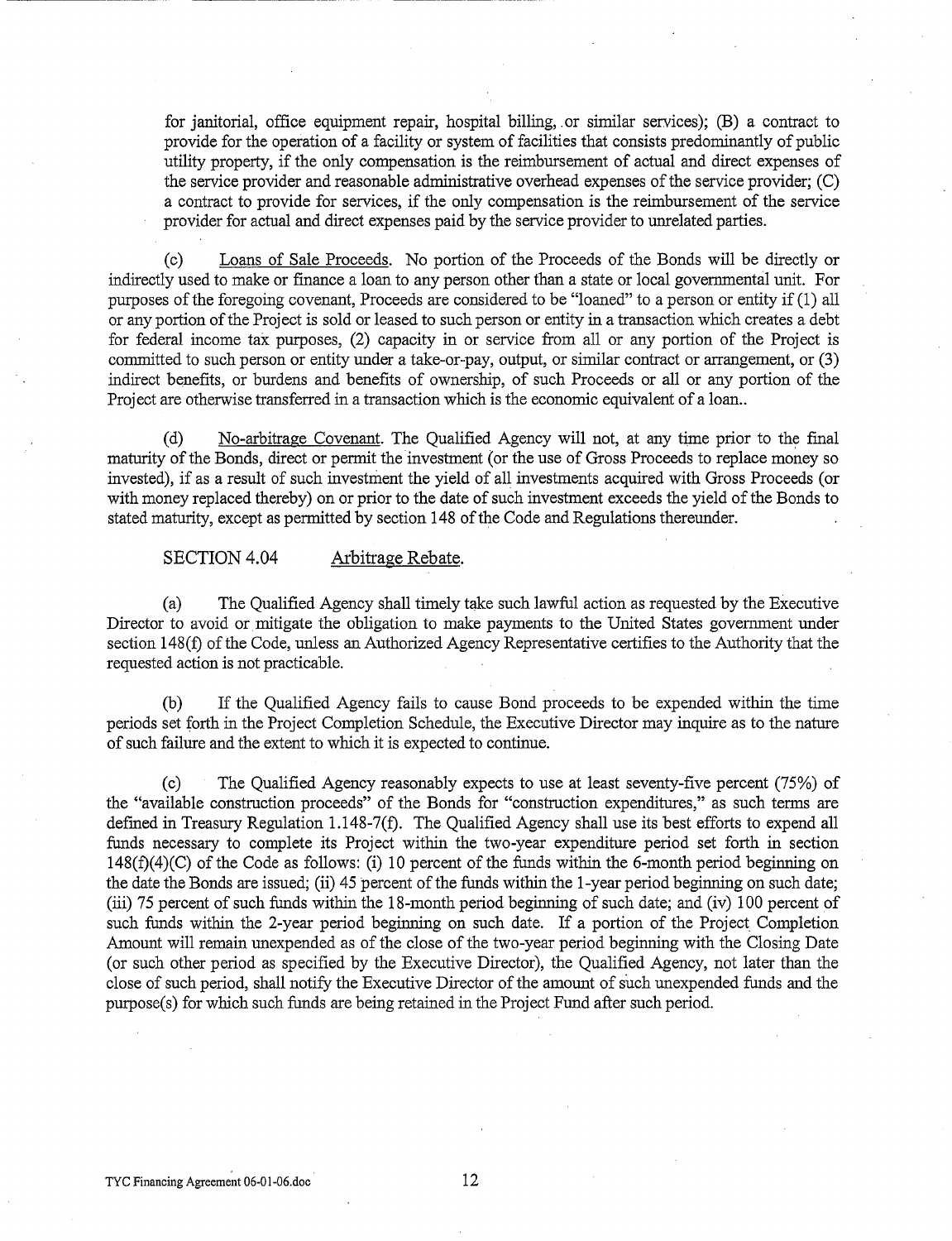#### SECTION 4.05 Disclosure Documents.

(a) The Qualified Agency shall provide the Authority, promptly upon request, with available information relating to the Qualified Agency or the Project that the Executive Director determines appropriate for inclusion in the Disclosure Documents. The Qualified Agency authorizes the Authority to include any such information in the Disclosure Documents.

(b) The Qualified Agency shall provide the Authority with certification of an Authorized Agency Representative to the effect that the information contained in the Disclosure Documents provided by the Qualified Agency is accurate and does not omit any information necessary to make the information provided not misleading.

(c) The Qualified Agency authorizes the Authority and any offeree or purchaser of the Bonds to rely on the information and certifications provided by the Qualified Agency under this section. The Bonds will not be issued unless the information and certifications requested under this section have been provided by the Qualified Agency.

#### **ARTICLEV**

#### **PARTICULAR AGREEMENTS**

#### SECTION 5.01 Recordkeeping.

The Executive Director shall retain, as official records of the Authority, all Disbursement· Certificates, the Project Completion Certificate, all Project Substitution Certificates, if any, and all Project status reports submitted by the Qualified Agency pursuant to this Financing Agreement.

#### SECTION 5.02 Indemnification of Oualified Agency.

The Qualified Agency represents that, subject to applicable law, it intends that each Facility Contract providing for payment of goods or services exceeding \$25,000 will require indemnification of the Qualified Agency. The Qualified Agency will be provided with insurance, a surety bond, or other form of financial assurance, from a financially sound provider that assures performance under such Facility Contract with respect to such indemnification, unless the Qualified Agency determines that such fmancial assurance is not necessary or is required in a reduced amount.

#### SECTION 5.03 Availability of Other Funding.

As of the Closing Date, the Qualified Agency represents that no funds (other than funds derived from Bond proceeds) have been appropriated to the Qualified Agency for the biennium in which the Bonds are issued for application to the payment of Project Costs that are to be paid with the proceeds of the Bonds. It is understood and agreed, however, that the Qualified Agency may apply funds other than Bond proceeds for payment of Project Costs in compliance with applicable law.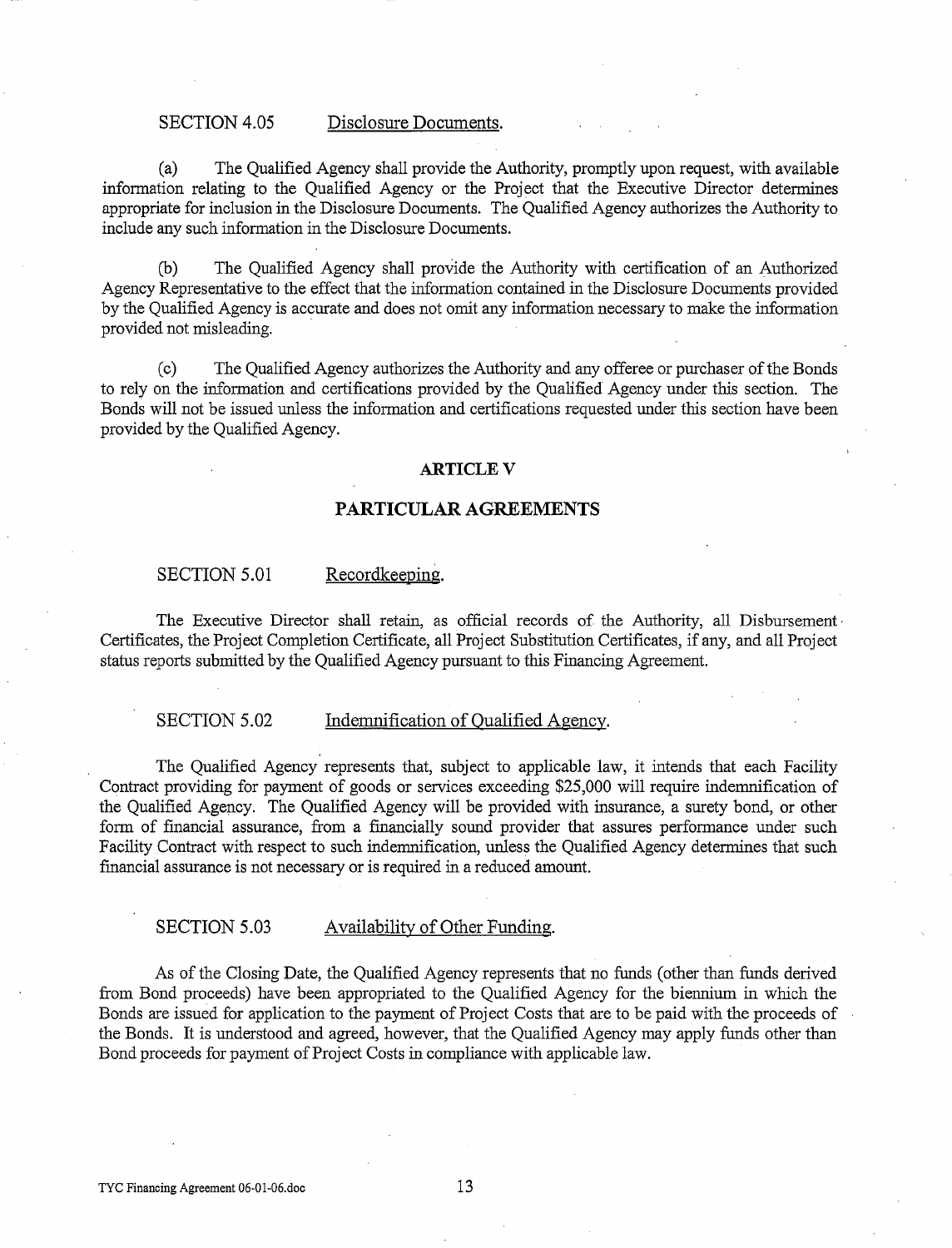#### SECTION 5.04 Real Property.

The Qualified Agency represents that, subject to applicable law, it does not intend to acquire real property at a purchase price in excess of \$25,000 unless:

(1) such property is suitable for the Qualified Agency's intended use and has no defect or condition (including, without limitation, pollution or hazardous waste defects) that would jeopardize such use; or

(2) the Qualified Agency determines that, notwithstanding such nonsuitability, defect, or condition (as applicable), such acquisition is appropriate.

#### SECTION 5.05 Title Insurance.

The Qualified Agency represents that, subject to applicable law, it does not intend to acquire any real property at a purchase price in excess of \$25,000 unless:

(1) the Qualified Agency's title to such property is insured by title insurance in an amount not less than the purchase price paid by the Qualified Agency, subject to standard printed exceptions, with only those changes thereto normally required by a prudent purchaser; or

(2) the Qualified Agency determines that the acquisition of such real property without such title insurance is appropriate.

SECTION 5.06 Project Design.

The Qualified Agency represents that the Project has been (or will be) designed to satisfy all of the purposes that the Qualified Agency intends the Project to serve, and that the Qualified Agency has used (or will use) all reasonable efforts to design the Project so that the Project will be provided, and can be operated, at such reasonable cost as is consistent with applicable legal requirements and the sound business judgment of the Qualified Agency.

#### **ARTICLE VI**

#### **MISCELLANEOUS PROVISIONS**

SECTION 6.01 Term of Agreement.

This Financing Agreement shall take effect upon its delivery by the parties hereto and shall remain in effect until the Bonds have been fully paid or until no more periodic status reports are required from the Qualified Agency under this Financing Agreement, whichever is the later to occur.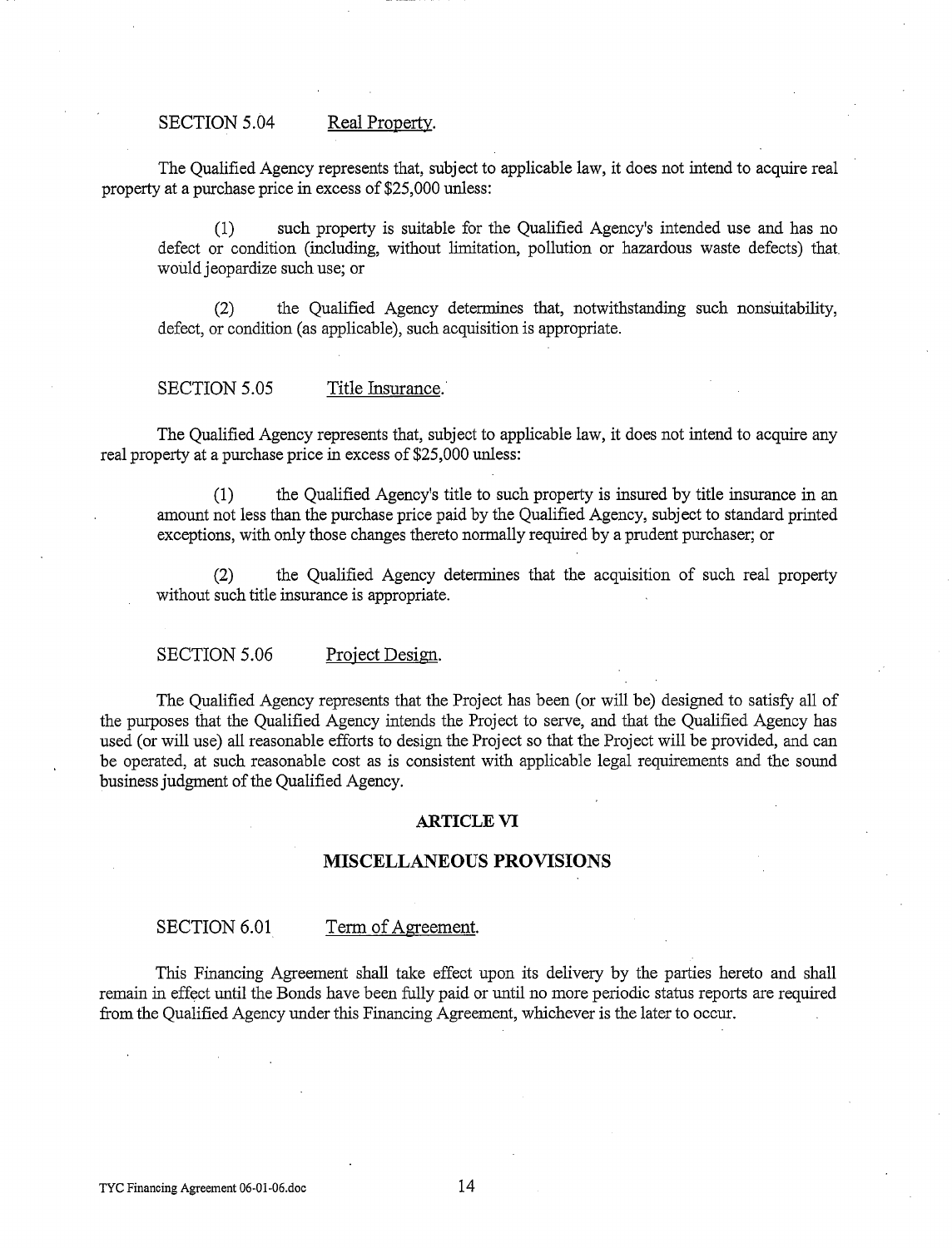#### SECTION 6.02 Amendment.

The Authority and the Qualified Agency, by mutual agreement, may amend this Financing Agreement if, before the amendment takes effect:

(1) the Qualified Agency obtains an opinion of its legal counsel to the effect that such amendment is permitted under the Agency Act and other law governing the Qualified Agency; and

(2) either of the following requirements is satisfied:

(A) the Authority obtains an opinion of Bond Counsel to the effect that such amendment will not constitute an Event of Taxability, violate the Authorizing Law or the Resolution, or adversely affect the rights of the Bond Owners thereunder, or

(B) the Bond Owners of at least a majority in aggregate principal amount of the outstanding Bonds affected by such amendment consent thereto.

#### SECTION 6.03 Notices and Other Communications.

(a) Notices, certificates, approvals, and other communications under this Financing Agreement shall be in writing and delivered by United States mail, postage paid, by telex, telegram, or other electronic transmission, or by express or personal delivery, addressed as follows:

(1) if to the Qualified Agency:

Texas Youth Commission P.O. Box 4260 Austin, Texas 78765

Attention: Director of Finance

(2) if to the Authority:

·Texas Public Finance Authority 300 West 15th Street Suite 411 Austin, Texas 78701

Attention: Executive Director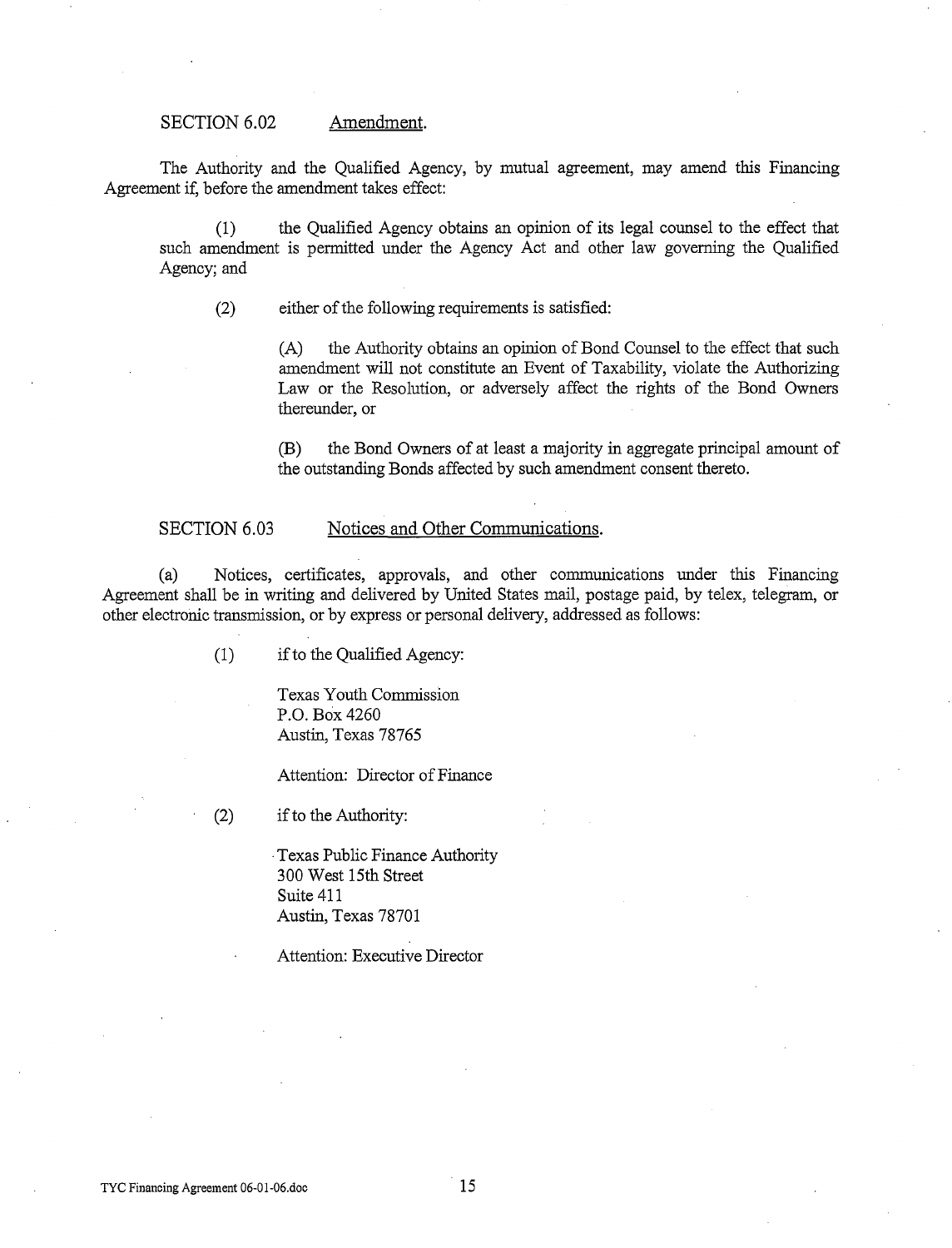(3) if to the Comptroller:

Comptroller of Public Accounts of the State of Texas  $208$  East  $10<sup>th</sup>$  Street Austin, Texas 78701

#### Attention: Chief Investment Officer

(b) Any such party may designate any additional or different address to which communications under this Financing Agreement shall be delivered by giving at least five days' advance notice thereof to the affected party.

(c) Any communication delivered by mail in compliance with this section is deemed to have been delivered as of the date of deposit in the mail.

(d) A provision of this Financing Agreement that provides for a different method of giving notice or otherwise conflicts with this section supersedes this section to the extent of the conflict.

SECTION 6.04 Exclusive Benefit.

This Financing Agreement shall inure to the exclusive benefit of and be binding on the Authority, the Qualified Agency, and their respective successors.

SECTION 6.05 Severability.

If any part of this Financing Agreement is ruled unenforceable by a court of competent jurisdiction, this Financing Agreement shall remain operable to the fullest extent possible under the application of such ruling.

SECTION 6.06 Conflict with Memorandum.

In the event of a conflict between this Financing Agreement and the Memorandum, this Financing Agreement shall supersede the Memorandum to the extent of the conflict.

(

SECTION 6.07 Counterparts.

This Financing Agreement may be executed in multiple counterparts, each of which shall be an original and all of which shall constitute one and the same document.

SECTION 6.08 Governing Law.

This Financing Agreement shall be governed by and construed in accordance with the laws of the State of Texas.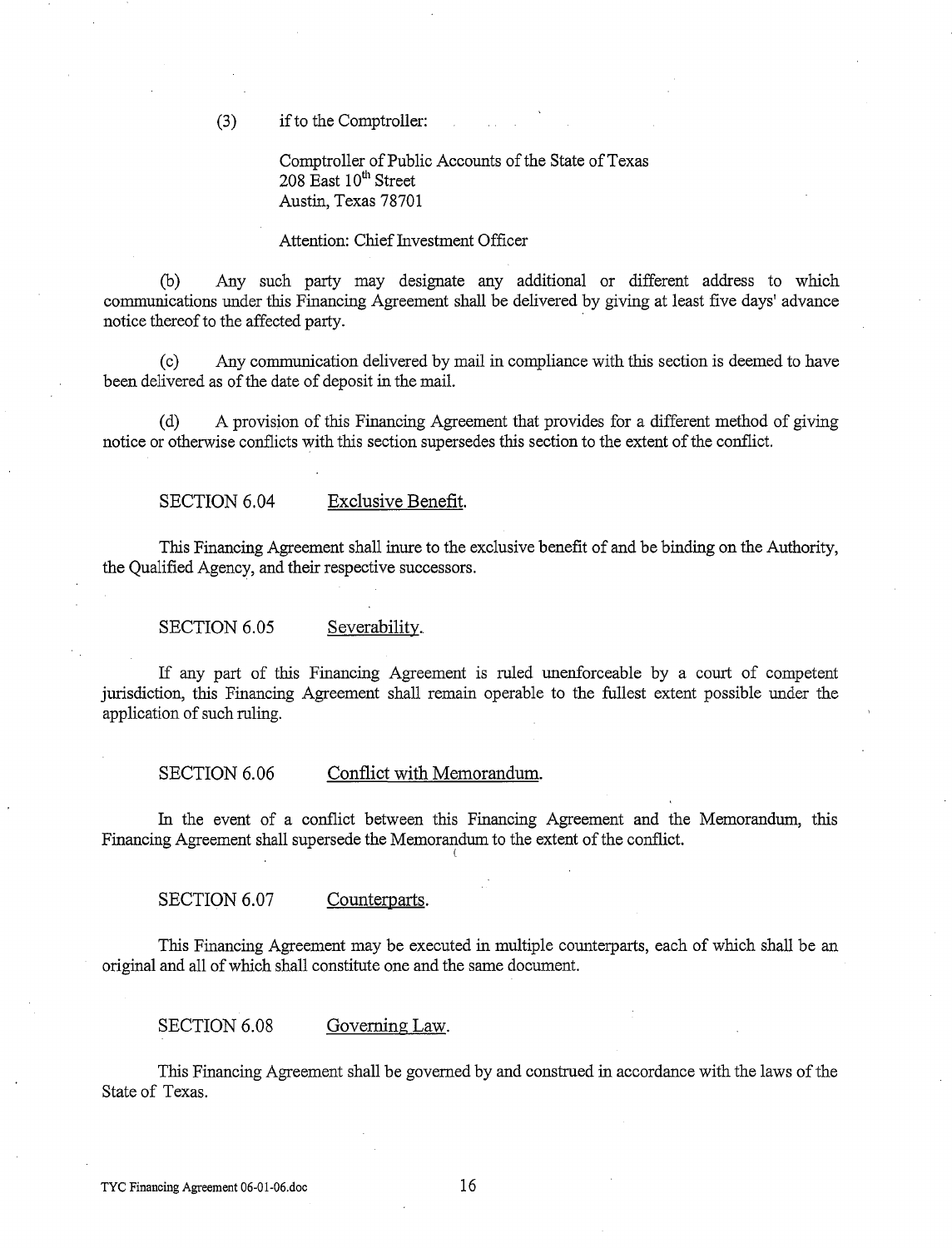IN WITNESS WHEREOF, the parties have caused this Financing Agreement to be executed by their respective duly authorized officers as of the date first above written.

 $c$ xecutive  $\not\!\!\!D$ irect

TEXAS PI BLIC FINANCE AUTHORI<del>TY</del>  $By:$ Executive Director TEXAS YOUTH COMMISSION By:

TYC Financing Agreement 06-07-06 EXECUTION PAGE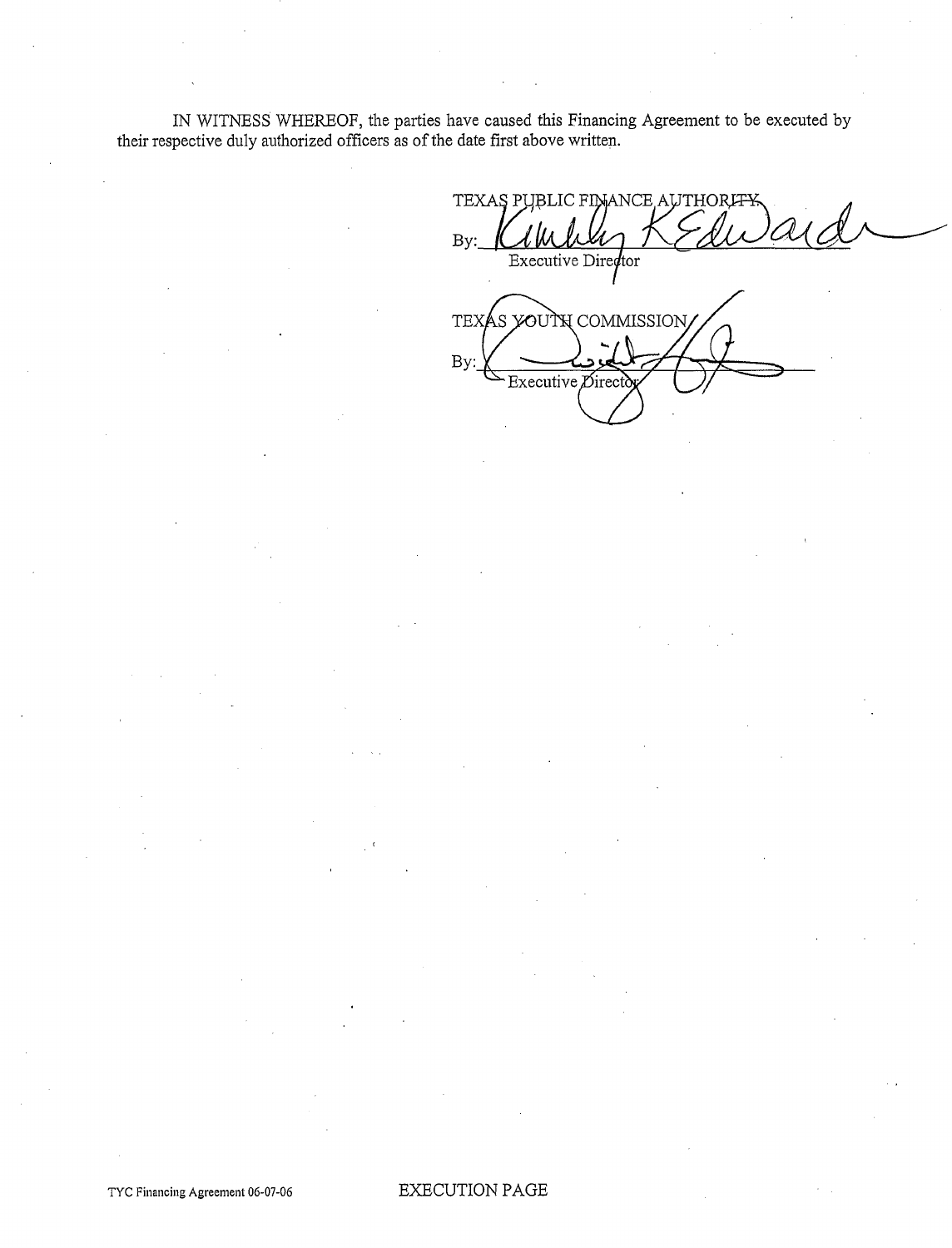# EXHIBIT A TO THE FINANCING AGREEMENT

| PROJECT COMPONENTS                 | <b>ESTIMATED COST</b> | ESTIMATED USEFUL LIFE |
|------------------------------------|-----------------------|-----------------------|
| Utility, Road and Site Work        | \$2,445,000           | 25 years              |
| Roof Repairs and Replacements      | \$2,777,000           | 25 years              |
| Rehabilitate Buildings and Systems | \$4,635,750           | 25 years              |
| Total – Project Completion Amount  | \$9,857,750           |                       |

 $\overline{\phantom{a}}$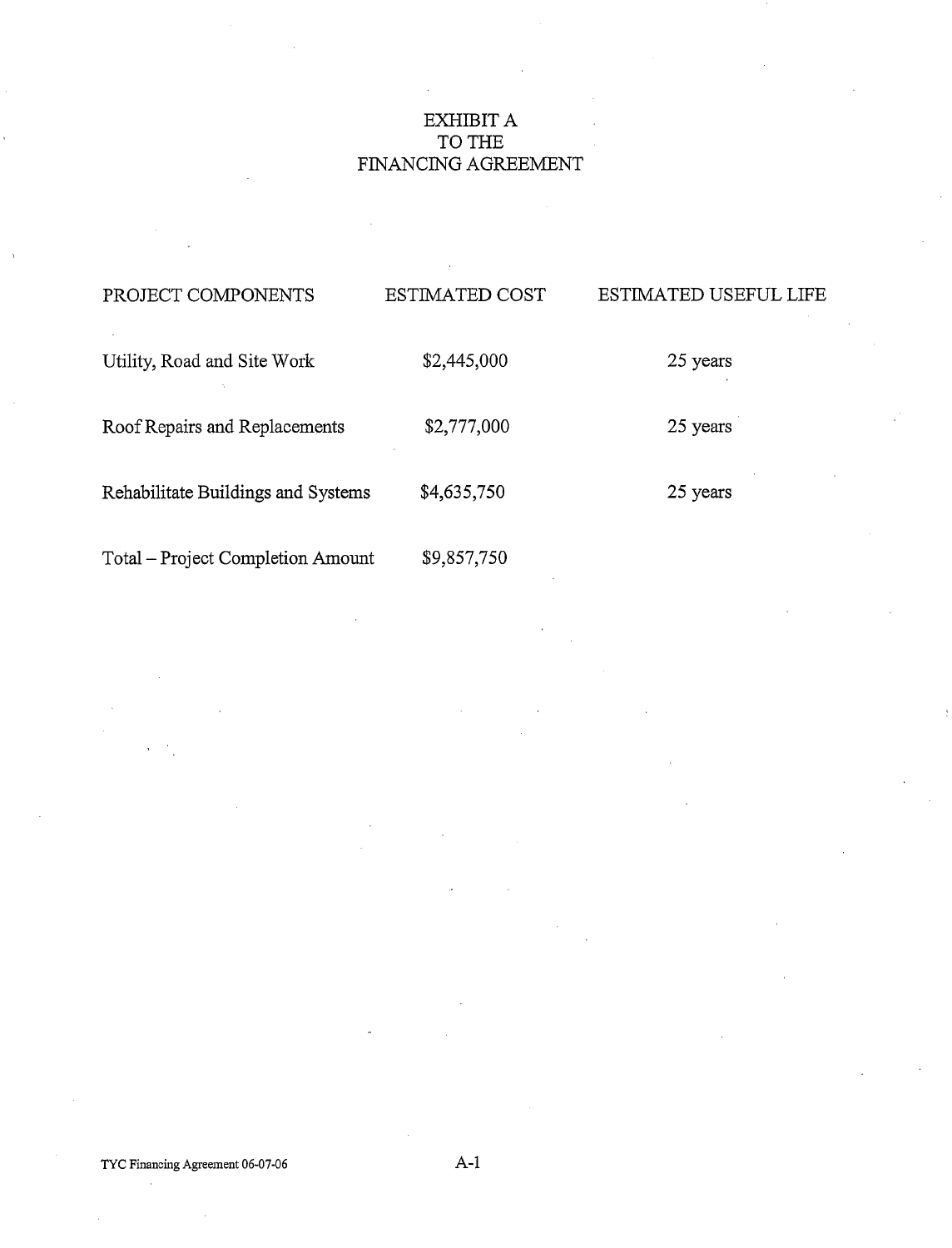# EXHIBIT B TO THE FINANCING AGREEMENT

 $\overline{a}$ 

|                         | Estimated         |
|-------------------------|-------------------|
| Expenditure Period      | Expenditures Each |
|                         | Period            |
|                         |                   |
| <i><b>June 2006</b></i> | \$720,476         |
| <b>July 2006</b>        | 186,412           |
| August 2006             | 214,194           |
| September 2006          | 336,618           |
| October 2006            | 225,486           |
| November 2006           | 253,269           |
| December 2006           | 174,385           |
| January 2007            | 202,168           |
| February 2007           | 100,298           |
| March 2007              | 104,929           |
| April 2007              | 114,190           |
| May 2007                | 654,006           |
| <b>June 2007</b>        | 660,990           |
| <b>July 2007</b>        | 663,790           |
| August 2007             | 665,774           |
| September 2007          | 632,987           |
| October 2007            | 638,871           |
| November 2007           | 644,755           |
| December 2007           | 650,638           |
| January 2008            | 668,290           |
| February 2008           | 674,176           |
| March 2008              | 284,185           |
| <b>April 2008</b>       | 194,832           |
| May 2008                | 192,031           |

TYC Financing Agreement 06-07-06 B-1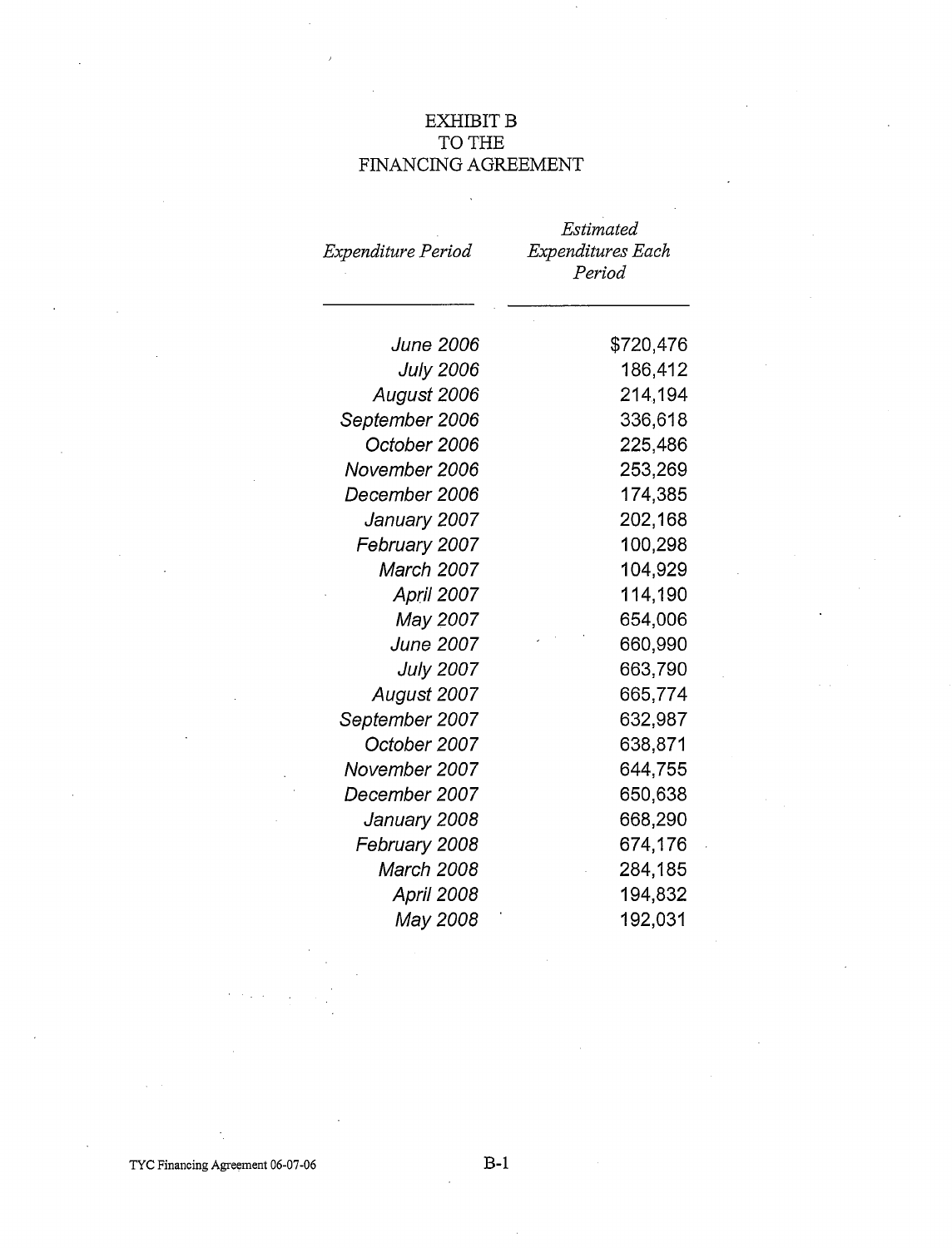# EXHIBIT C TO THE FINANCING AGREEMENT

#### Governmental Project Approvals

As of the Closing Date, the following licenses, permits, and other governmental approvals necessary to complete the Project have not been obtained (Describe each such approval (e.g., utility easement), stating for each (1) the identity of the Project facility (or facilities) for which such approval is required, (2) the primary requirements necessary to obtain such approval, and (3) the date that such approval is expected to be obtained):

None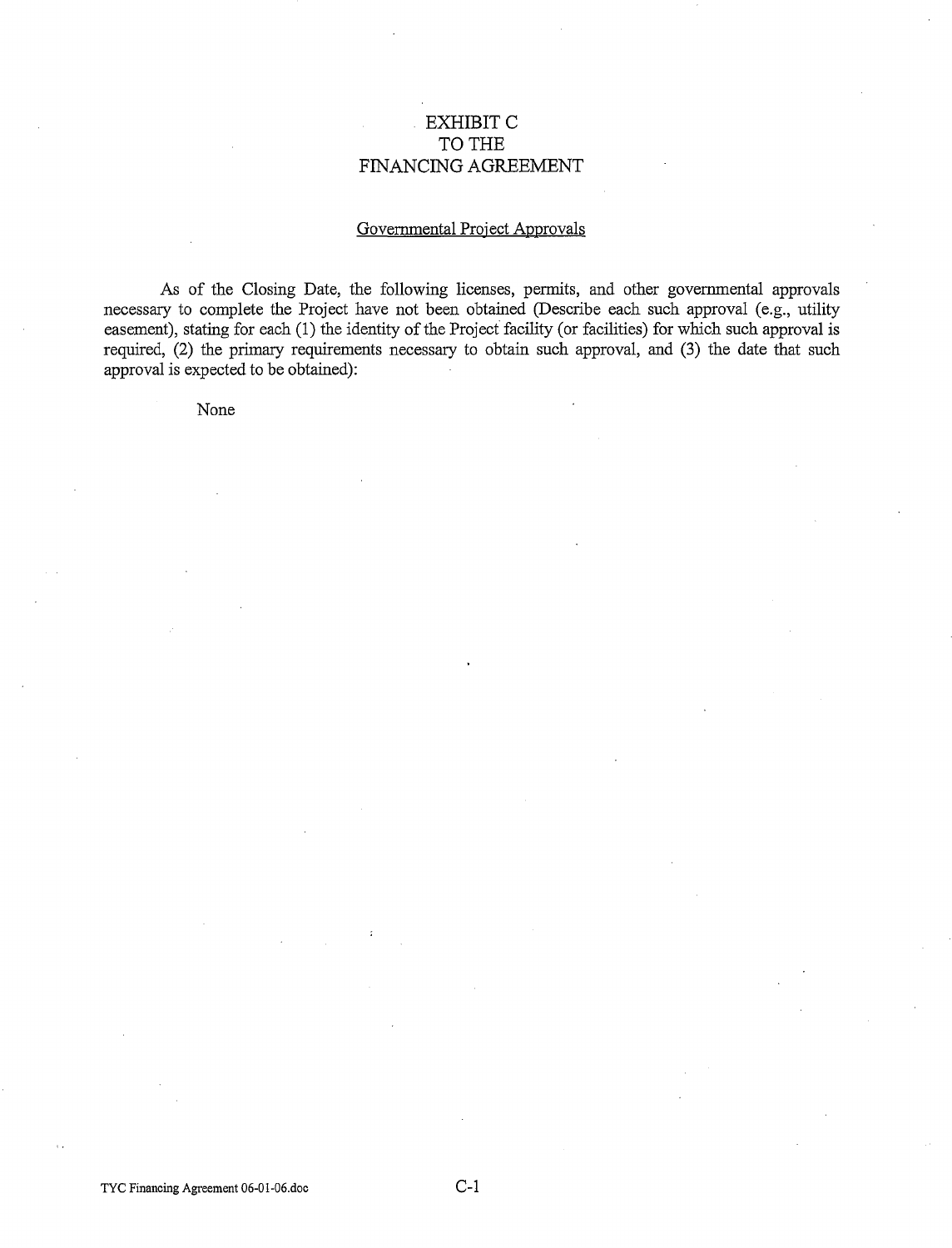# EXHIBITD TO THE FINANCING AGREEMENT

#### Form of Disbursement Certificate

#### DISBURSEMENT CERTIFICATE

The undersigned hereby certifies, on behalf of the \_\_\_\_\_\_\_\_ (the "Qualified Agency"), as follows:

(a) The capitalized terms in this Certificate that are not herein defined shall have the meanings defined in the Financing Agreement, dated as of , 200, between the Qualified Agency and the Texas Public Finance Authority.

(b) The Qualified Agency (Agency No. 1201) requests disbursement from the Project Fund to pay Project Costs in the aggregate amount of  $\frac{1}{2}$  . The aggregate of all disbursements (including this disbursement) from the Project Fund requested by the Qualified Agency to date is  $\frac{1}{2}$ 

(c) Except as previously disclosed in writing to the Executive Director, the Qualified Agency is not in breach of any representation, warranty, or agreement in the Financing Agreement.

(d) The Qualified Agency reasonably expects to submit payment vouchers, in the aggregate amount of the disbursements requested by this Certificate, for the payment of the Project Costs for which disbursement is requested.

(e) For each item of Project Costs for which a disbursement of funds is requested, state the following information [attach separate sheet if necessary]:

| Program<br>Cost<br>Account | Appropriated<br>Fund No.<br>(D22 Profile) | Agency Fund<br>No.<br>(D23 Profile) | Agency<br>General<br>Ledger<br>Account | Appropriation<br>Year | Amount of<br>Disbursement | Project<br>Identification |
|----------------------------|-------------------------------------------|-------------------------------------|----------------------------------------|-----------------------|---------------------------|---------------------------|
|                            |                                           |                                     |                                        |                       |                           |                           |

IN WITNESS WHEREOF, the undersigned executes this Certificate on the date shown below.

By:<br>Authorized Agency Representative

 $Date:$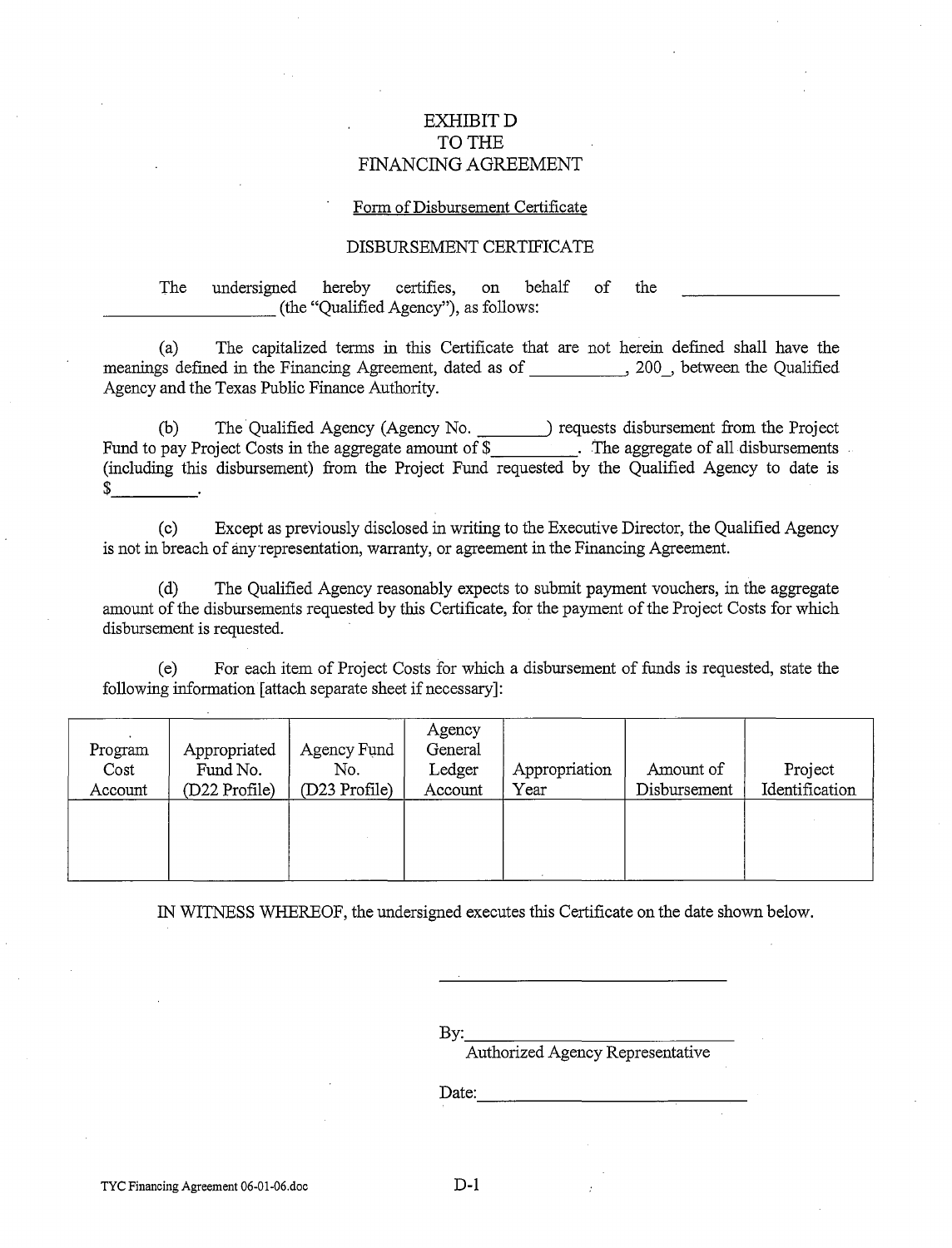#### EXHIBIT E. TO THE FINANCING AGREEMENT

#### Monthly Status Report Information

The monthly status report prepared by the Qualified Agency pursuant to this Financing Agreement shall contain the following information with respect to the Project:

- (1) identity of the Project Components (name, ID no., etc.) and the original date on which such Project Components were first financed hereunder;
- (2) fund number(s);
- (3) the budget amount for the Project Components (including adjustments, if any);
- (4) description of work category;
- (5) amount expended for reporting month;
- ( 6) total amount expended to date;
- (7) amount encumbered;
- (8) . available balance;
- (9) percent work complete;
- (10) percent funds expended; and
- (11) narrative identifying any problems (including, without limitation, delays and cost overruns) and indicating whether such problems will substantially alter the work schedule or costs.
- (12) identify any use of the Project or facilities by any Person other than a state or local governmental unit.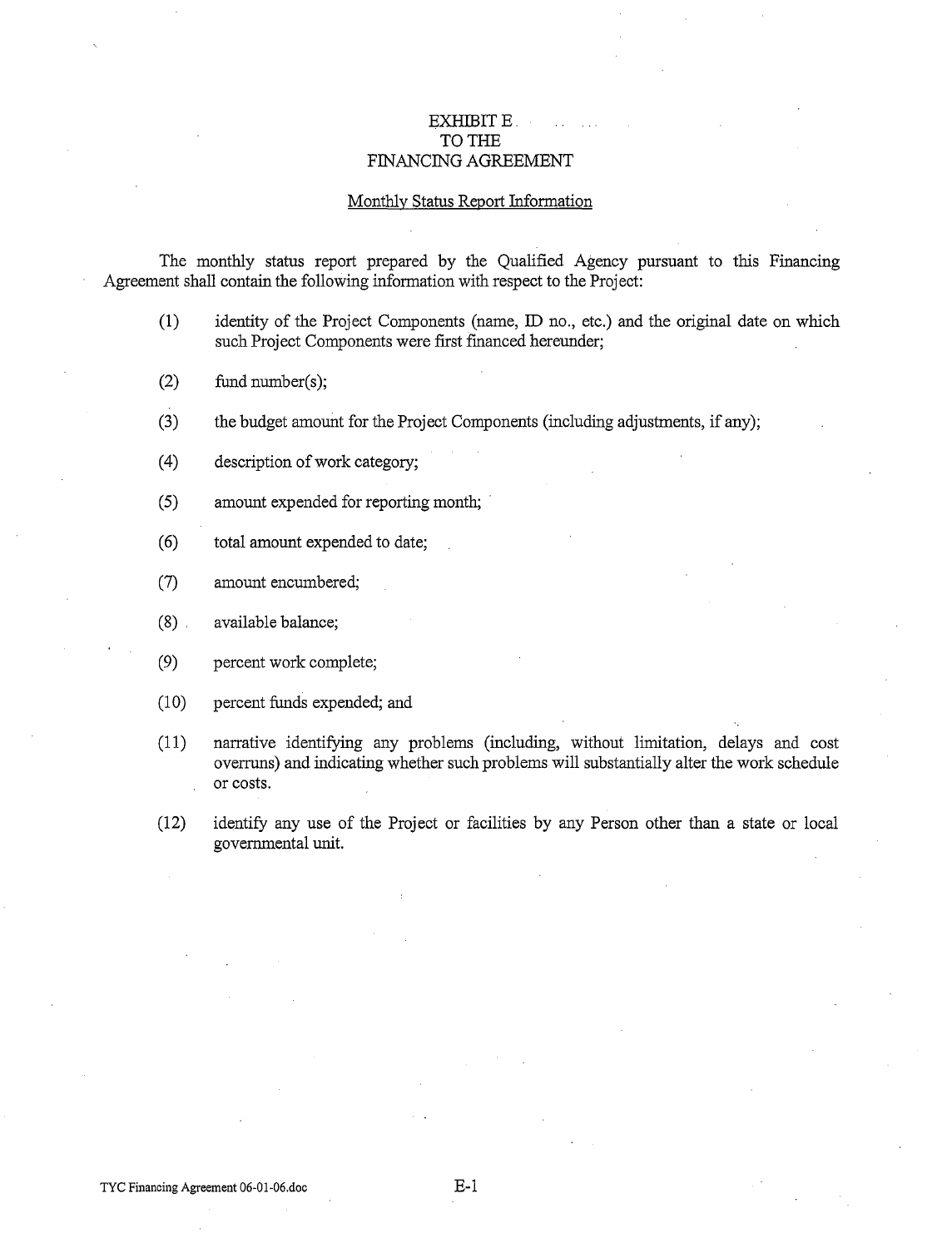#### EXHIBIT F TO THE FINANCING AGREEMENT

#### Form of Project Completion Certificate

#### PROJECT COMPLETION CERTIFICATE

The undersigned hereby certifies, on behalf of the (the "Qualified Agency"), as follows:

 $\sim 10^{-1}$ 

(a) The capitalized terms in this Certificate that are not herein defined shall have the meanings defined in the Financing Agreement, dated as of \_\_\_\_\_\_\_\_\_\_\_, 200\_, between the Qualified Agency and the Texas Public Finance Authority.

(b) The Project was completed on (or no further proceeds of the Bonds are to be expended for Project Costs as of) *[insert date].* 

(c) Except for\$ (the "Retainage"), all Project costs that have been incurred have been paid, and no further disbursements from the Project Fund for the payment of Project Costs will be necessary.

(d) The Retainage is sufficient to pay all claims ( 1) for the payment of any Project Costs that are not presently due, and (2) for the payment of any Project Costs the liability for which is being contested or disputed by the Qualified Agency.

IN WITNESS WHEREOF, the undersigned executes this Certificate on the date shown below.

By:\_--,--\_\_\_\_\_\_\_\_\_ \_

Authorized Agency Representative

Date: ---------------